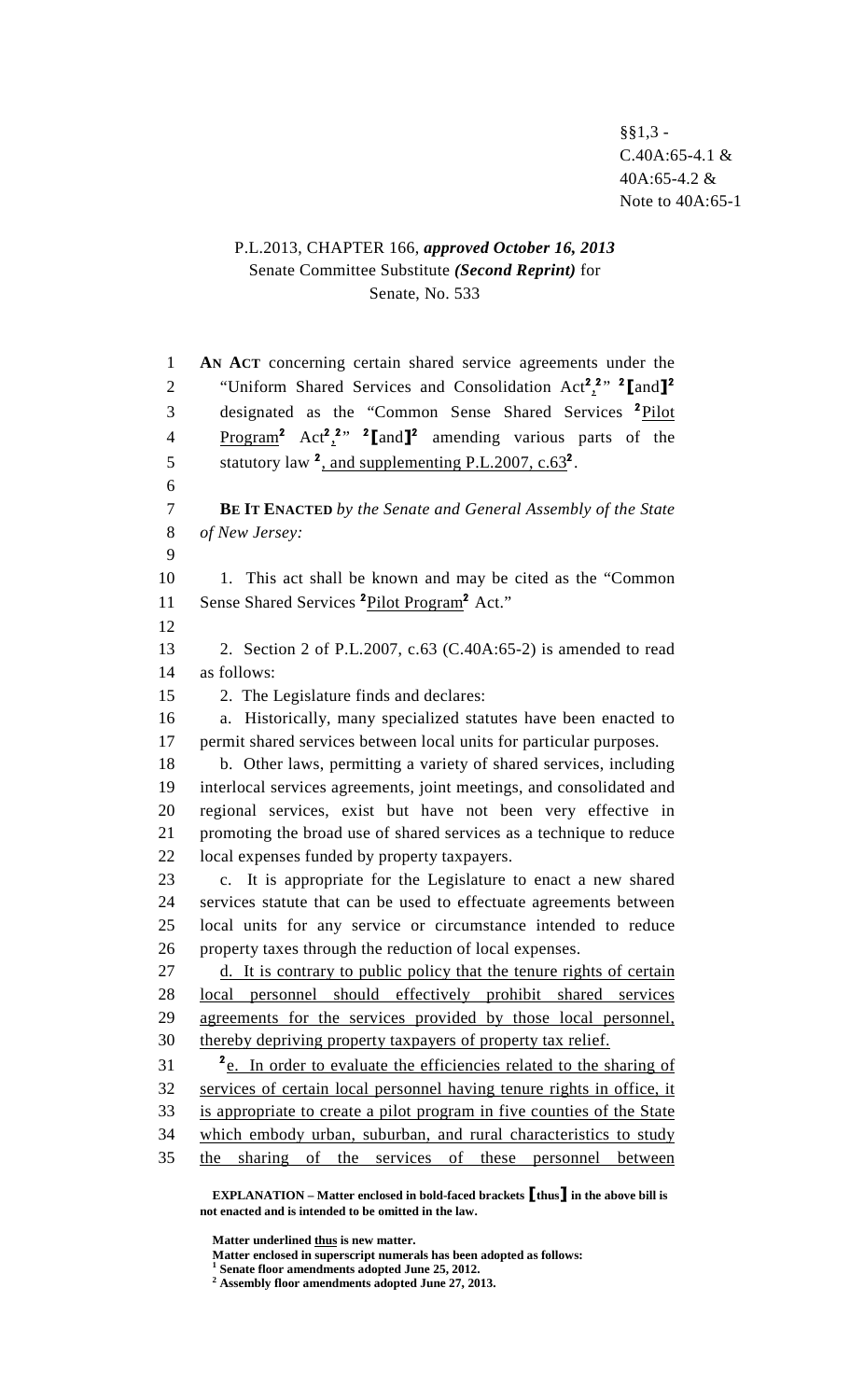1 municipalities by allowing for the dismissal of such a tenured local 2 official, as necessary, in order to promote and effectuate the sharing 3 of a service. $<sup>2</sup>$ </sup> 4 (cf: P.L.2007, c.63, s.2) 5  $\frac{2}{3}$ . (New section) a. As used in this section: 7 "Local employee" means a tenured municipal clerk, assessor, 8 collector, chief financial officer, municipal treasurer, or principal 9 public works manager who is a municipal superintendent of public 10 works; 11 Pilot county" means Camden, Morris, Ocean, Sussex, and 12 Warren counties; and 13 "Pilot municipality" means a municipality located in a pilot 14 county that enters into a shared services agreement with another 15 pilot municipality pursuant to the provisions of P.L.2007, c.63 16 (C.40A:65-1 et seq.) for the services of a local employee. 17 b. There is established a pilot program to evaluate the efficiency 18 and functionality of the sharing of services of certain local 19 personnel having tenure rights in office. In pilot municipalities, 20 tenure rights shall not prohibit the sharing of services for a 21 municipal clerk, a chief financial officer, an assessor, a tax 22 collector, a municipal treasurer, or a municipal superintendent of 23 public works. Under the pilot program, municipalities located in 24 pilot counties may enter into shared services agreements, pursuant 25 to the provisions of P.L.2007, c.63 (C.40A:65-1 et seq.), for the 26 services of tenured local employees, and provide for the dismissal 27 of any tenured local employees who are not selected to be service 28 providers under the shared services agreement. 29 In a shared service agreement between pilot municipalities for 30 the services of a municipal clerk, a chief financial officer, an 31 assessor, a tax collector, a municipal treasurer, or a municipal 32 superintendent of public works, the agent-party, as that term is 33 defined in subsection d. of section 7 of P.L.2007, c.63 (C.40A:65- 34 7), shall select for employment under the agreement one of the 35 employees of the pilot municipalities that are party to the agreement 36 who was employed in that same capacity by one of the pilot 37 municipalities prior to the approval of the agreement. 38 c. A tenured municipal clerk, chief financial officer, assessor, 39 tax collector, municipal superintendent of public works, or 40 municipal treasurer may be dismissed to effectuate the sharing of a 41 service entered into pursuant to the provisions of P.L.2007, c.63 42 (C.40A:65-1 et seq.), and such dismissal shall be deemed to be in 43 the interest of the economy or efficiency of the participants in the 44 shared service agreement. A tenured municipal clerk, chief 45 financial officer, assessor, tax collector, municipal superintendent 46 of public works, or municipal treasurer who has been dismissed to 47 effectuate a shared service agreement entered into pursuant to the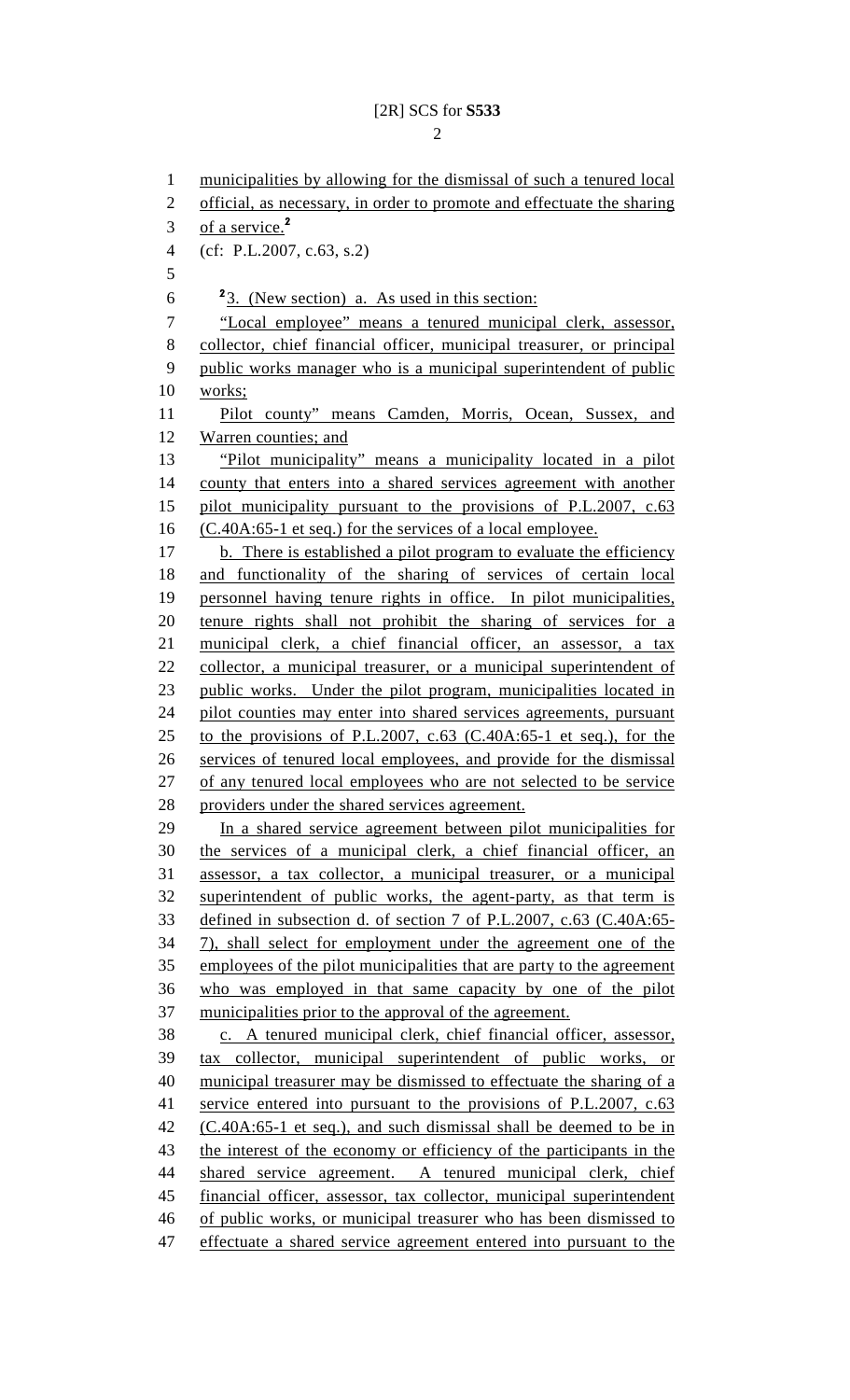1 provisions of P.L.2007, c.63 (C.40A:65-1 et seq.) shall be 2 reappointed to his or her former position, and shall regain his or her 3 tenured status, if the shared service agreement is cancelled, or 4 expires, within the two-year period immediately following the 5 dismissal of that person.<sup>2</sup> 6 **7**  ${}^{2}$ [3.]  $\frac{4.2}{4.2}$  Section 4 of P.L.2007, c.63 (C.40A:65-4) is amended 8 to read as follows: 9 4. a. (1) Any local unit may enter into an agreement with any 10 other local unit or units to provide or receive any service that each 11 local unit participating in the agreement is empowered to provide or 12 receive within its own jurisdiction, including services incidental to 13 the primary purposes of any of the participating local units <sup>2</sup> including services from licensed or certified professionals required 15 by statute to be appointed<sup>2</sup>.  $16$   $\frac{2 \text{In the case of pilot municipalities, tenure rights shall not}{}$ 17 prohibit the sharing of services for a municipal clerk, a chief 18 financial officer, an assessor, a tax collector, a municipal treasurer, 19 or a municipal superintendent of public works. The statutory 20 requirements that each municipality must appoint a municipal clerk, 21 a chief financial officer, an assessor, a tax collector, a municipal 22 treasurer, a municipal engineer, and a principal public works 23 manager shall, for those pilot municipalities, permit and include the 24 provision of the services of any of those municipal employees 25 through a shared service agreement pursuant to the provisions of 26 P.L.2007, c.63 (C.40A:65-1 et seq.). The shared service agreement 27 shall be subject to the provisions of subsection d. of this section and 28 of section 3 of P.L., c. (C.) (pending before the Legislature 29 as this bill). 30 In a shared service agreement between pilot municipalities for 31 the services of a municipal clerk, a chief financial officer, an 32 assessor, a tax collector, a municipal treasurer, or a municipal 33 superintendent of public works, the agent-party, as that term is used 34 in subsection d. of section 7 of P.L.2007, c.63 (C.40A:65-7), shall 35 select for employment under the agreement one of the employees of 36 the pilot municipalities that are party to the agreement who was 37 employed in that same capacity prior to the approval of the 38 agreement.<sup>2</sup> 39 (2) Notwithstanding any law, rule or regulation to the contrary, 40 any agreement between local units for the provision of shared 41 services shall be entered into pursuant to sections 1 to 37 of 42 P.L.2007, c.63 (C.40A:65-1 et al.); provided, however, that 43 agreements regarding shared services that are otherwise regulated 44 by statute, rule, or regulation are specifically excluded from 45 sections 1 to 37 of P.L.2007, c.63 (C.40A:65-1 et al.).

3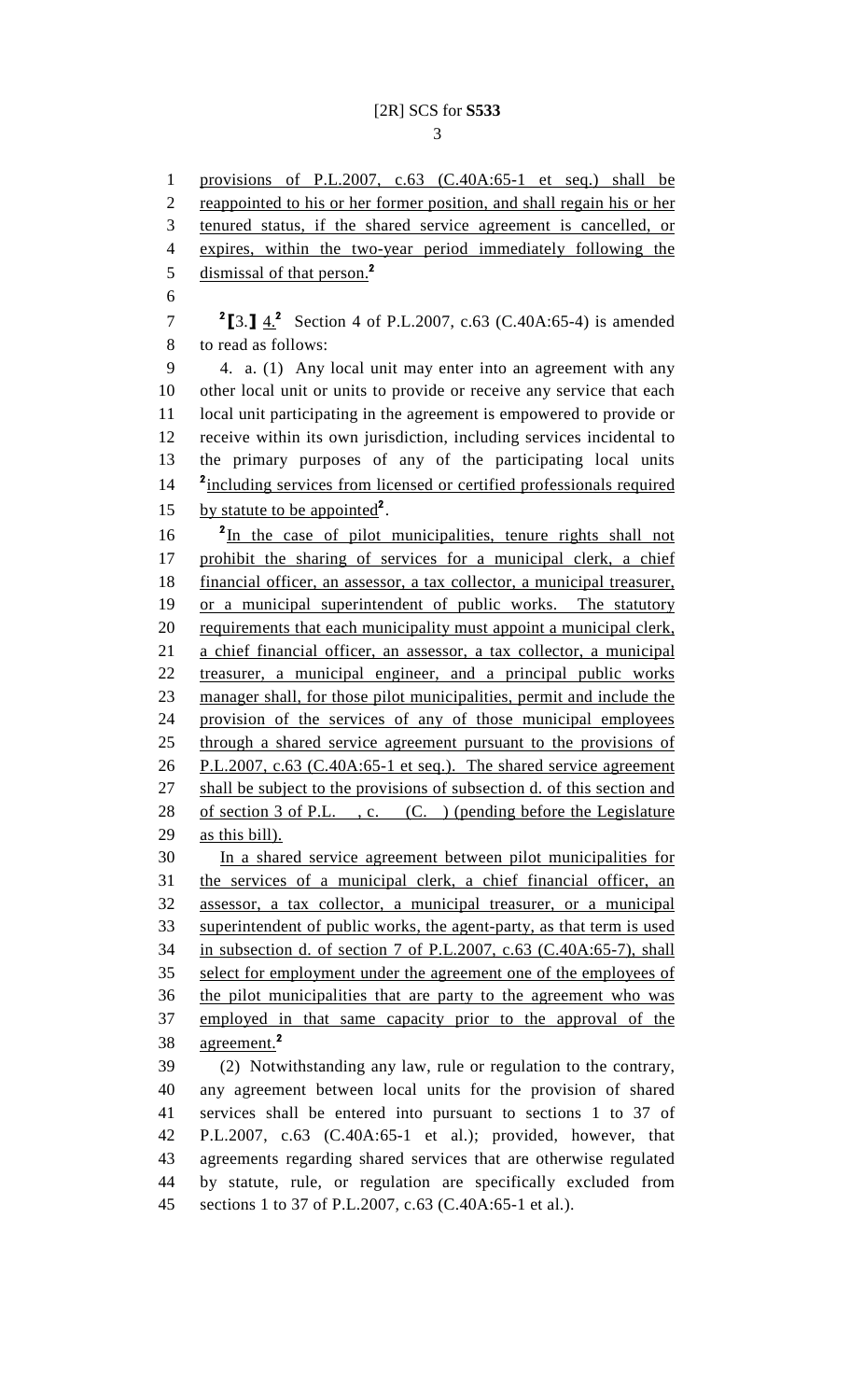1 (3) The board is authorized to render a decision in the 2 determination of the statutory basis under which a specific shared 3 service is governed. 4 b. Any agreement entered into pursuant to this section shall be 5 filed, for informational purposes, with the Division of Local 6 Government Services in the Department of Community Affairs, 7 together with an estimate of the cost savings anticipated to be 8 achieved by the local units that are the parties to the agreement <sup>2</sup>in 9 the case of an agreement between pilot municipalities<sup>2</sup>, pursuant to 10 rules and regulations promulgated by the director. 11  $\frac{c}{c}$   $^2$ [A] In the case of a pilot municipality,  $a^2$  tenured municipal 12 clerk, chief financial officer, assessor, tax collector, municipal 13 superintendent of public works, or municipal treasurer may be 14 dismissed to effectuate the sharing of a service entered into 15 pursuant to the provisions of P.L.2007, c.63 (C.40A:65-1 et seq.) 16 and such dismissal shall be deemed to be in the interest of the 17 economy or efficiency of the participants in the shared service 18 agreement. 19  $\frac{d}{dx}$  <sup>2</sup>[A] In the case of a pilot municipality,  $a^2$  tenured municipal 20 clerk, chief financial officer, assessor, tax collector, municipal 21 superintendent of public works, or municipal treasurer who has 22 been dismissed to effectuate a shared service agreement entered into 23 pursuant to the provisions of P.L.2007, c.63 (C.40A:65-1 et seq.) 24 shall be reappointed to his or her former position, and shall regain 25 his or her tenured status, if the shared service agreement is 26 cancelled, or expires, within the two-year period immediately 27 following the dismissal of that person. 28 (cf: P.L.2007, c.63, s.4) 29 30  ${}^{2}$ [<sup>1</sup>4.]  $\frac{5.2}{1}$  Section 5 of P.L.2007, c.63 (C.40A:65-5) is amended 31 to read as follows: 32 5. a. A local unit authorized to enter into an agreement under 33 section 4 of P.L.2007, c.63 (C.40A:65-4) may do so by the adoption 34 of a resolution.  $2 \times 100$  In the case of a shared service agreement  $35$  between pilot municipalities, no<sup>2</sup> agreement shall be adopted until 36 copies of the agreement shall be provided to all affected employees 37 of the local units that are party to the agreement at least two weeks 38 before adoption of the resolution, and a public hearing has been 39 held on the agreement, so that all persons having an interest in the 40 agreement shall have been given an opportunity to present 41 comments or objections concerning the content of the agreement, or 42 the effect of the agreement. During the public hearing, the local 43 unit shall provide an overview of the terms of the agreement and an 44 estimate of the cost savings anticipated to be achieved by the local 45 units that are the parties to the agreement. A resolution adopted

46 pursuant to this section or subsection b. of that section shall clearly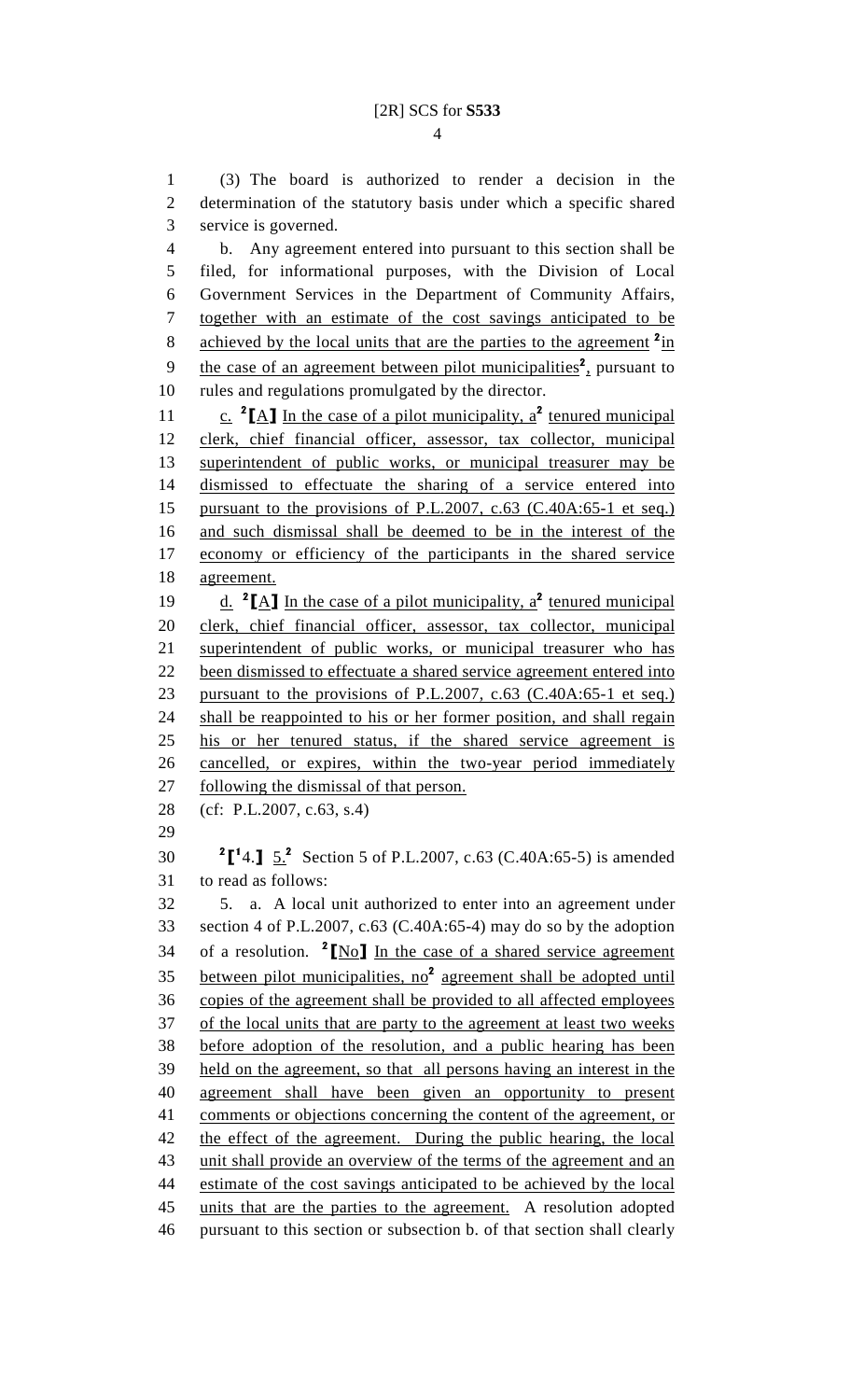1 identify the agreement by reference and need not set forth the terms 2 of the agreement in full. 3 b. <sup>2</sup>[A] In the case of a shared services agreement between pilot 4 municipalities,  $a^2$  copy of the agreement shall be open to public 5 inspection at the offices of the local unit [immediately after 6 passage] at least two weeks prior to the adoption of a resolution to 7 become a party to the agreement. 8 c. The agreement shall take effect upon the adoption of 9 appropriate resolutions by all the parties thereto, and execution of 10 agreements authorized thereunder as set forth in the agreement.<sup>1</sup> 11 (cf: P.L.2007, c.63, s.5) 12 13  ${}^{1}\text{[}4.\text{]}$   ${}^{2}\text{[}5.^{1}\text{]}$   ${}^{6.2}$  Section 7 of P.L.2007, c.63 (C.40A:65-7) is 14 amended to read as follows: 15 7. a. An agreement made pursuant to section 4 of P.L.2007, 16 c.63 (C.40A:65-4) shall specify: 17 (1) the specific services to be performed by one or more of the 18 parties as agent for any other party or parties; 19 (2) standards of the level, quality, and scope of performance, 20 with assignment and allocation of responsibility for meeting those 21 standards between or among the parties; 22 (3) the estimated cost of the services throughout the duration of 23 the agreement, with allocation of those costs to the parties, in dollar 24 amounts or by formula, including a time schedule for periodic 25 payment of installments for those allocations  $\frac{1}{1}$  and  $\frac{2 \text{ in the case of a}}{1}$ 26 shared service agreement between pilot municipalities,<sup>2</sup> an estimate 27 of the cost savings anticipated to be achieved by the local units that 28 are the parties to the agreement<sup>1</sup>. The specification may provide for 29 the periodic modification of estimates or formulas contained therein 30 in the light of actual experience and in accordance with procedures 31 to be specified in the agreement; 32 (4) the duration of the agreement, which shall be 10 years, 33 unless otherwise agreed upon by the parties, but in no case shall the 34 duration of any agreement <sup>2</sup>between pilot municipalities <sup>2</sup> be less 35 than <sup>2</sup> [one year] two years<sup>2</sup>; and 36 (5) the procedure for payments to be made under the contract. 37 b. In the case when all of the participating local units are 38 municipalities, the agreement may provide that it shall not take 39 effect until submitted to the voters of each municipality, and 40 approved by a majority of the voters of each municipality voting at 41 the referendum. 42 c. The agreement may provide for binding arbitration or for 43 binding fact-finding procedures to settle any disputes or questions 44 which may arise between the parties as to the interpretation of the 45 terms of the agreement or the satisfactory performance by any of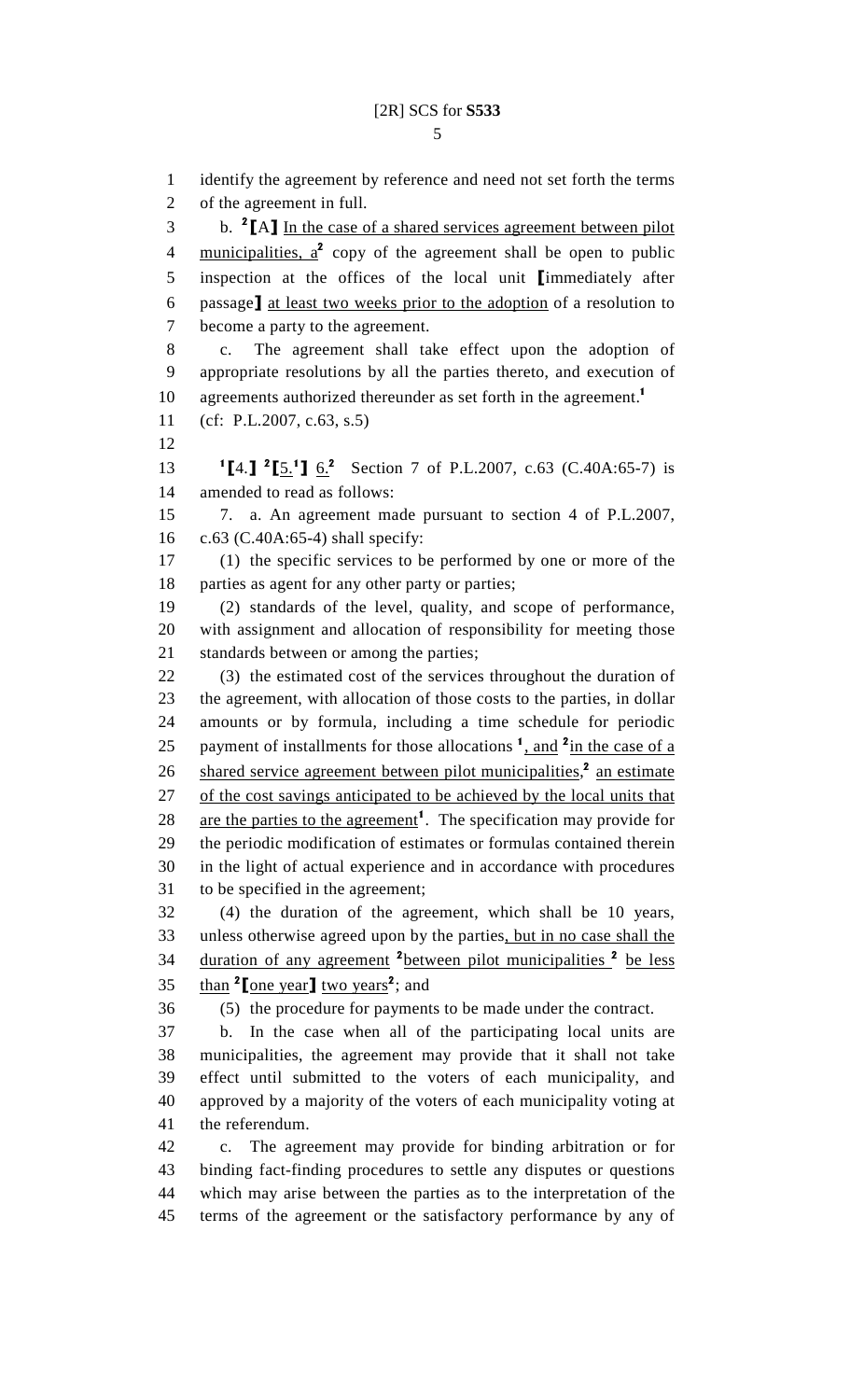6

1 the parties of the services and other responsibilities required by the 2 agreement.

3 d. For the purposes of sections 4 through 13 of P.L.2007, c.63 4 (C.40A:65-4 through C.40A:65-13), any party performing a service 5 under a shared service agreement is the general agent of any other 6 party on whose behalf that service is performed pursuant to the 7 agreement, and that agent-party has full powers of performance and 8 maintenance of the service contracted for, and full powers to 9 undertake any ancillary operation reasonably necessary or 10 convenient to carry out its duties, obligations and responsibilities 11 under the agreement. These powers include all powers of 12 enforcement and administrative regulation which are, or may be, 13 exercised by the party on whose behalf the agent-party acts 14 pursuant to the agreement, except as the powers are limited by the 15 terms of the agreement itself, and except that no contracting party 16 shall be liable for any part or share of the cost of acquiring, 17 constructing, or maintaining any capital facility acquired or 18 constructed by an agent-party unless that part or share is provided 19 for in the agreement, or in an amendment thereto ratified by the 20 contracting parties in the manner provided in sections 1 to 37 of 21 P.L.2007, c.63 (C.40A:65-1 et al.) for entering into an agreement.

22 e. Except as the terms of any agreement may explicitly or by 23 necessary implication provide, any party to an agreement entered 24 into pursuant to section 4 of P.L.2007, c.63 (C.40A:65-4) may enter 25 into another agreement or agreements with any other eligible parties 26 for the performance of any service or services pursuant to sections 1 27 to 37 of P.L.2007, c.63 (C.40A:65-1 et al.). The participation in one 28 agreement shall not bar participation with the same or other parties 29 in any other agreement.

30 f. Payment for services performed pursuant to an agreement 31 shall be made by and to the parties, and at such intervals, as shall be 32 provided in the agreement.

33 g. In the event of any dispute as to the amount to be paid, the 34 full amount to be paid as provided in subsection a. of this section 35 shall be paid; but if through subsequent negotiation, arbitration or 36 litigation the amount due shall be determined, agreed or adjudicated 37 to be less than was actually so paid, then the party having received 38 the payment shall forthwith repay the excess.

39 (cf: P.L.2007, c.63, s.7)

40

41 **[5.]**  ${}^{2}$  [6.<sup>1</sup> ]  ${}^{7}$ . N.J.S.40A:9-133 is amended to read as follows: 42 40A:9-133. a. In every municipality there shall be a municipal 43 clerk appointed for a three-year term by the governing body of the 44 municipality. The requirement that every municipality shall have a 45 municipal clerk may be fulfilled by the sharing of a municipal clerk 46 with another municipality or municipalities under a shared service 47 agreement entered into pursuant to the provisions of P.L.2007, c.63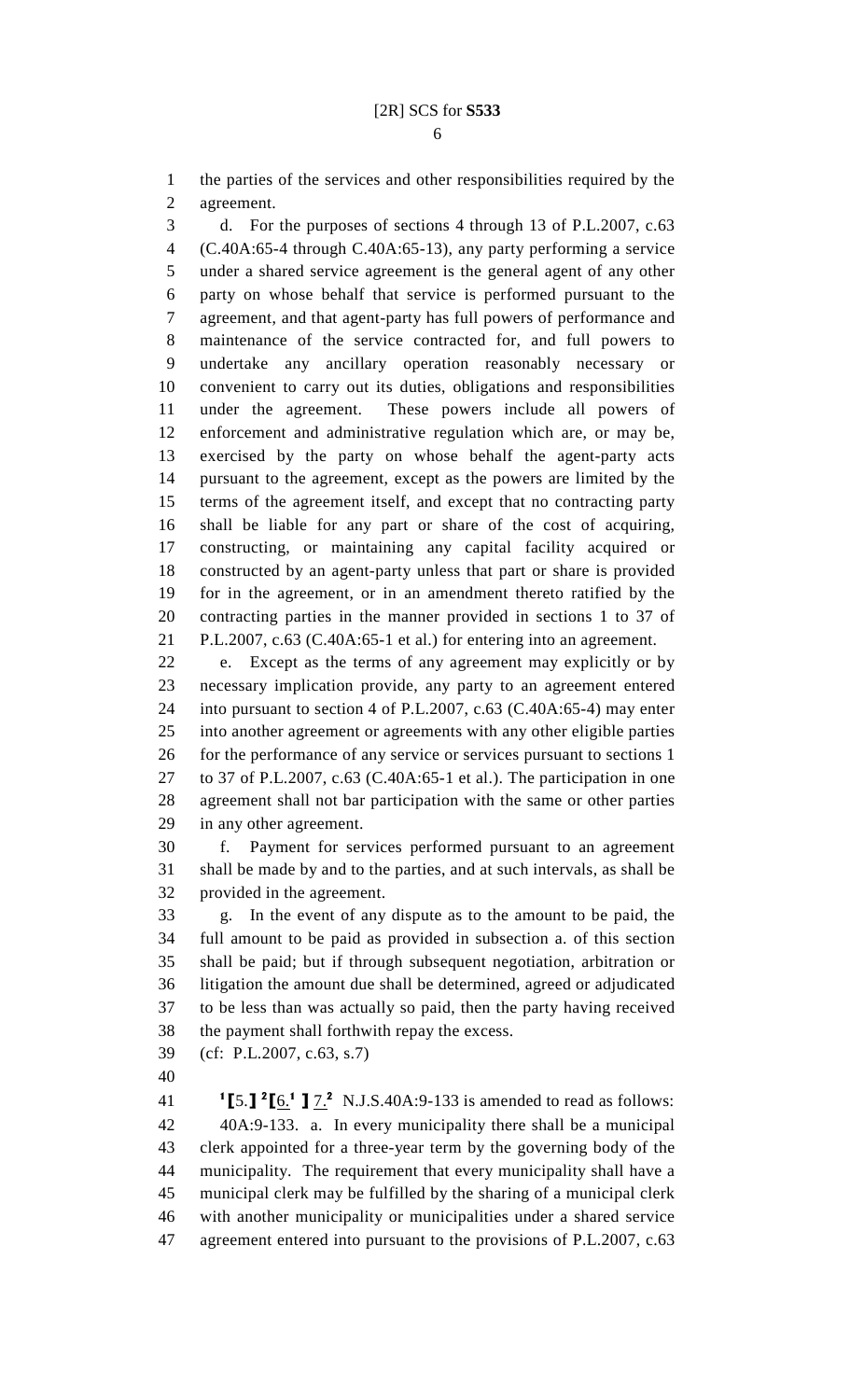1 (C.40A:65-1 et seq.), and such shared service agreement shall be 2 subject to the provisions of section 4 of P.L.2007, c.63 (C.40A:65-  $3$  4)  $^2$  and, in the case of a shared service agreement between pilot 4 municipalities, section 3 of P.L., c. (C.) (pending before the 5 Legislature as this bill)<sup>2</sup>. Commencing January 1 following the 6 third anniversary of the effective date of P.L.1997, c.279 (C.40A:9- 7 133.9 et al.), no person shall be appointed or reappointed as a 8 municipal clerk unless that person holds a registered municipal 9 clerk certificate issued pursuant to section 3 or section 4 of 10 P.L.1985, c.174 (C.40A:9-133.3 or C.40A:9-133.4).

11 b. For the purposes of tenure, the term of a municipal clerk 12 shall be deemed to have begun as of the actual date upon which a 13 person serving as municipal clerk is appointed. In the event of a 14 vacancy in the office of municipal clerk, an appointment shall be 15 made for a new term and not for the unexpired term. A 16 reappointment of an incumbent municipal clerk made within 60 17 days following the expiration of the prior term shall not be 18 considered to be a new appointment and the effective date of the 19 reappointment shall date back to the date of expiration of the initial 20 term of appointment.

21 c. Within 90 days of the occurrence of a vacancy in the office 22 of municipal clerk by reason of the departure of a registered 23 municipal clerk, the governing body may appoint a person who does 24 not hold a registered municipal clerk certificate to serve as acting 25 municipal clerk for a period not to exceed one year and 26 commencing on the date of the vacancy. Any person so appointed 27 may, with the approval of the Director of the Division of Local 28 Government Services in the Department of Community Affairs, be 29 reappointed as acting municipal clerk for a maximum of two 30 subsequent one-year terms following the termination of the 31 temporary appointment. No local unit shall fill the position of 32 acting municipal clerk for more than three consecutive years. Time 33 served as acting municipal clerk may be credited toward the 34 experience authorized as a substitute for the college education 35 requirement pursuant to section 2 of P.L.1985, c.174 (C.40A:9- 36 133.2). Time served as acting municipal clerk may not be credited 37 as time served as municipal clerk for the purpose of acquiring 38 tenure pursuant to section 7 of P.L.1985, c.174 (C.40A:9-133.7).

39 d. (Deleted by amendment, P.L.1997,c.279).

40 e. The municipal clerk shall:

41 (1) act as secretary of the municipal corporation and custodian 42 of the municipal seal and of all minutes, books, deeds, bonds, 43 contracts, and archival records of the municipal corporation. The 44 governing body may, however, provide by ordinance that any other 45 specific officer shall have custody of any specific other class of 46 record;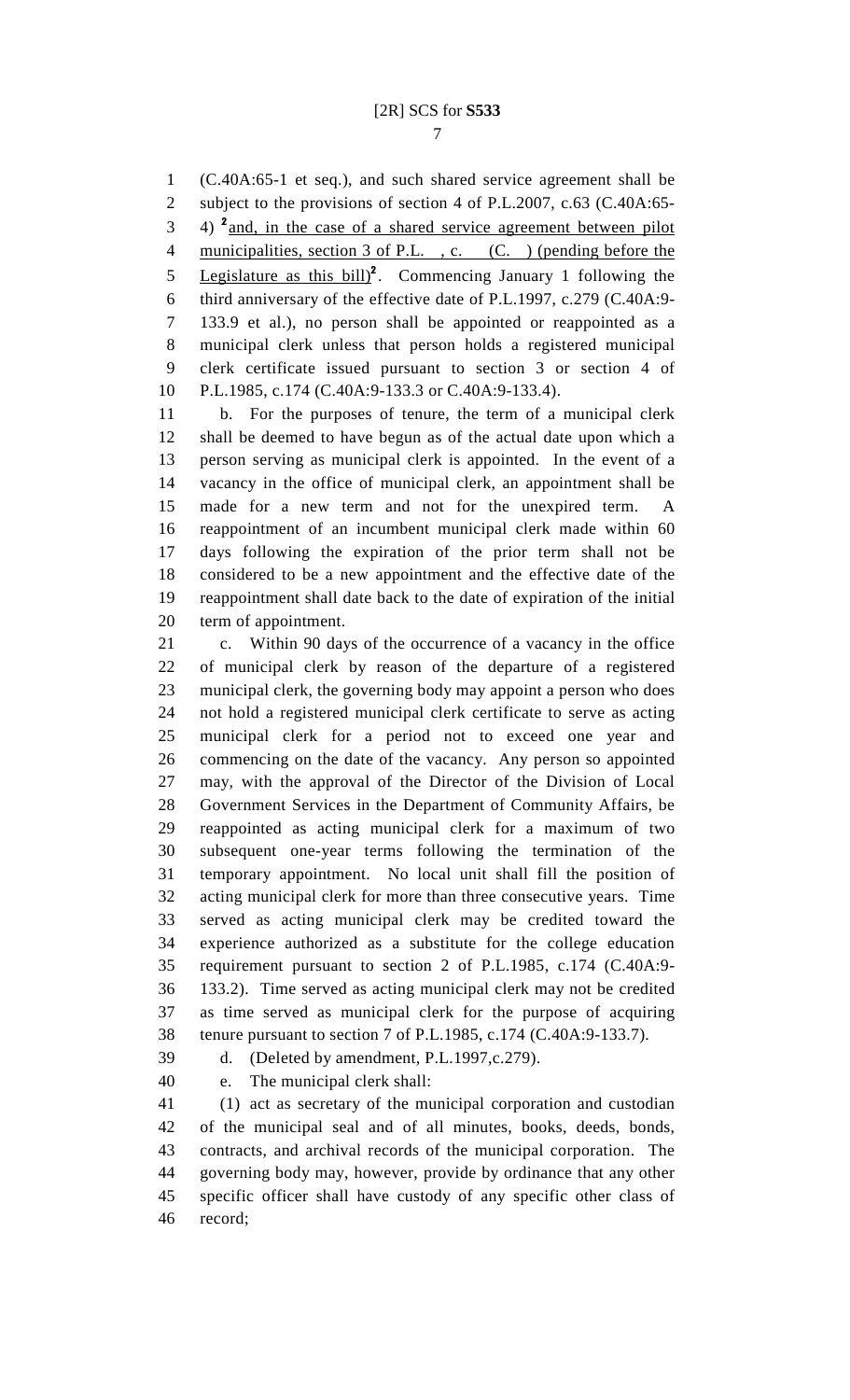8

1 (2) act as secretary to the governing body, prepare meeting 2 agendas at the discretion of the governing body, be present at all 3 meetings of the governing body, keep a journal of the proceedings 4 of every meeting, retain the original copies of all ordinances and 5 resolutions, and record the minutes of every meeting;

6 (3) serve as the chief administrative officer in all elections held 7 in the municipality, subject to the requirements of Title 19 of the 8 Revised Statutes;

9 (4) serve as chief registrar of voters in the municipality, subject 10 to the requirements of Title 19 of the Revised Statues;

11 (5) serve as the administrative officer responsible for the 12 acceptance of applications for licenses and permits and the issuance 13 of licenses and permits, except where statute or municipal 14 ordinance has delegated that responsibility to some other municipal 15 officer;

16 (6) serve as coordinator and records manager responsible for 17 implementing local archives and records retention programs as 18 mandated pursuant to Title 47 of the Revised Statutes;

19 (7) perform such other duties as are now or hereafter imposed 20 by statute, regulation or by municipal ordinance or regulation.

21 f. If a governing body fails or refuses to comply with 22 subsection a., b. or c. of this section, the director may order the 23 governing body to comply by a date certain which shall afford the 24 governing body a reasonable time within which to comply.

25 (cf: P.L.1997, c.279, s.1)

26

27 **I[6.]**  ${}^{2}$ [7.<sup>1</sup>] 8.<sup>2</sup> Section 7 of P.L.1985, c.174 (C.40A:9-133.7) is 28 amended to read as follows:

29 7. Notwithstanding the provisions of any other law to the 30 contrary, any person who:

31 a. Shall be reappointed municipal clerk subsequent to having 32 received a registered municipal clerk certificate pursuant to 33 P.L.1985, c.174 and having served as municipal clerk or performed 34 the duties of municipal clerk for not less than three consecutive 35 years immediately prior to such reappointment; or

36 b. Shall have acquired tenure; shall hold office during good 37 behavior and efficiency, and compliance with the continuing 38 education requirements set forth in section 8 of P.L.1997, c.279 39 (C.40A:9-133.10), notwithstanding that such reappointment was for 40 a fixed term of years; and shall not be removed therefrom for 41 political reasons but only for good cause shown and after a proper 42 hearing before the director or the director's designee. The removal 43 of a registered municipal clerk shall be only upon a written 44 complaint setting forth with specificity the charge or charges 45 against the clerk. The complaint shall be filed with the director and 46 a certified copy of the complaint shall be served upon the person so 47 charged, with notice of a designated hearing date before the director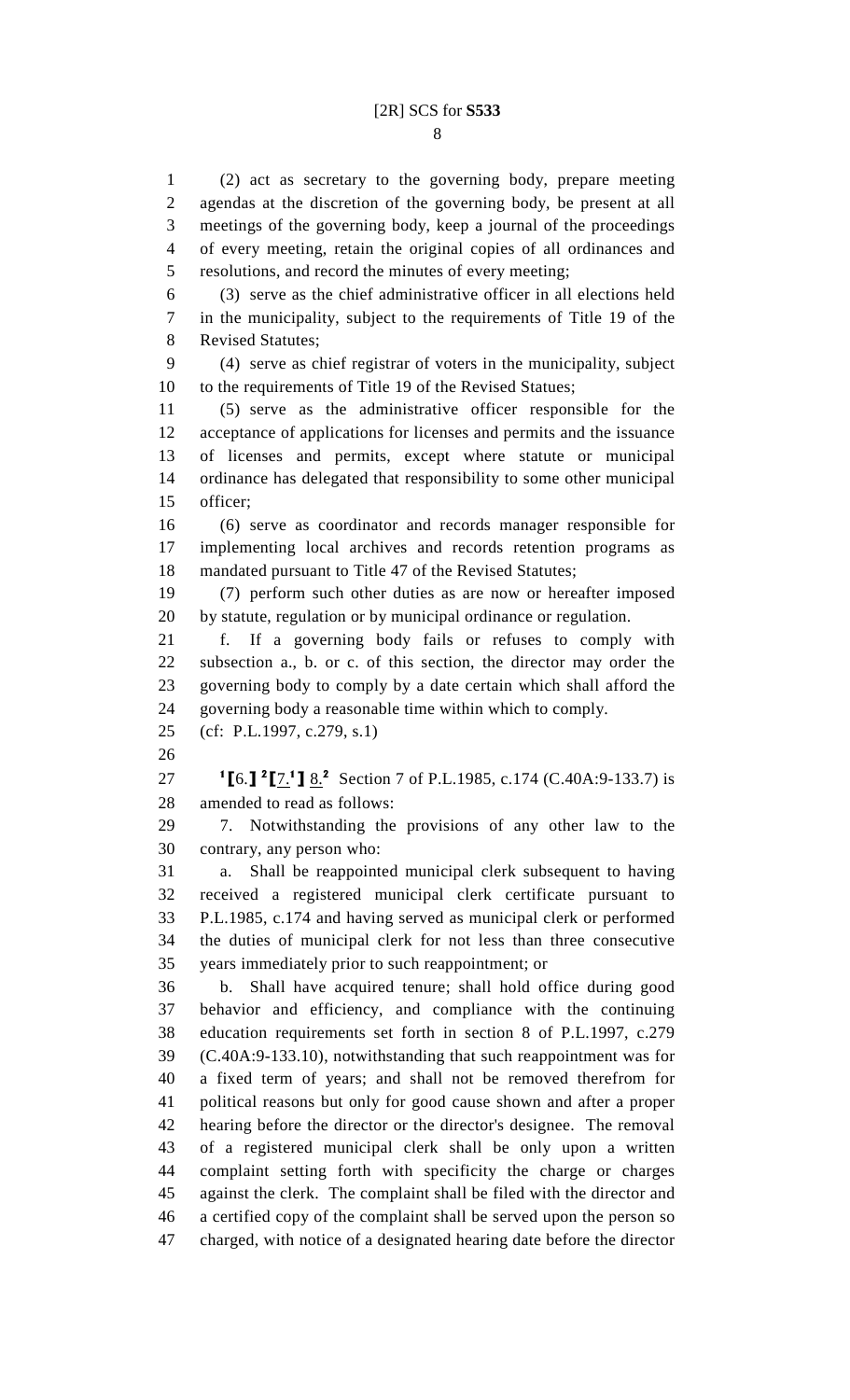1 or the director's designee, which shall be not less than 30 days nor 2 more than 60 days from the date of service of the complaint. Such 3 date may be extended by the Superior Court for good cause shown 4 upon the application of either party. The person so charged and the 5 complainant shall have the right to be represented by counsel and 6 the power to subpoena witnesses and documentary evidence 7 together with discovery proceedings. The provisions of this section 8 shall apply to every person actually in office as registered municipal 9 clerk, whether or not in the classified service under Title 11A of the 10 New Jersey Statutes (Civil Service).

11 For the purposes of this section, the definition of good cause for 12 removal of a municipal clerk may include the failure of the clerk to 13 meet the continuing education requirements set forth in section 8 of 14 P.L.1997, c.279 (C.40A:9-133.10).

15 **c.** <sup>2</sup>[A] In the case of a shared service agreement between pilot 16 municipalities,  $a^2$  tenured municipal clerk may be dismissed to 17 effectuate the sharing of a service entered into pursuant to the 18 provisions of P.L.2007, c.63 (C.40A:65-1 et seq.) and such 19 dismissal shall be deemed to be in the interest of the economy or 20 efficiency of the participants in the shared service agreement. The 21 removal of a municipal clerk under this subsection shall not require 22 the <sup>2</sup>pilot<sup>2</sup> municipality to fulfill the requirements of section 7 of 23 P.L.1985, c.174 (C.40A:9-133.7). Instead, the  $2^{2}$  pilot municipality 24 shall provide the clerk with a written copy of the shared service 25 agreement entered into by the municipality, and a letter stating that 26 the position of municipal clerk in the  $\frac{2 \text{ pilot}}{2 \text{ monitor}}$  municipality is being 27 eliminated for reasons of economy or efficiency as the result of the 28 shared service agreement. 29 Any such shared service agreement shall be subject to the

30 provisions of section 4 of P.L.2007, c.63 (C.40A:65-4)  $^2$  and of 31 section 3 of P.L. , c. (C. ) (pending before the Legislature as 32  $\frac{\text{this bill}^2}{\text{this bill}^2}$ .

33 (cf: P.L.1997, c.279, s.5)

34

35  $1$  [7.]  $2 \times 1$  ]  $9.2$  N.J.S.40A:9-134 is amended to read as follows: 36 40A:9-134. On or before December 31, 1985, any person 37 holding the office of municipal clerk in any municipality and 38 having held such office continuously for five years from the date of 39 his original appointment shall have tenure in such office and shall 40 not be removed therefrom except for good cause shown after a fair 41 and impartial hearing.

42 For the purposes of this section, the definition of good cause for 43 removal of a municipal clerk may include the failure of the clerk to 44 meet the continuing education requirements set forth in section 8 of 45 P.L.1997, c.279 (C.40A:9-133.10).

<sup>2</sup>  $\boxed{A}$  In the case of a shared service agreement between pilot 47 municipalities,  $a^2$  tenured municipal clerk may be dismissed to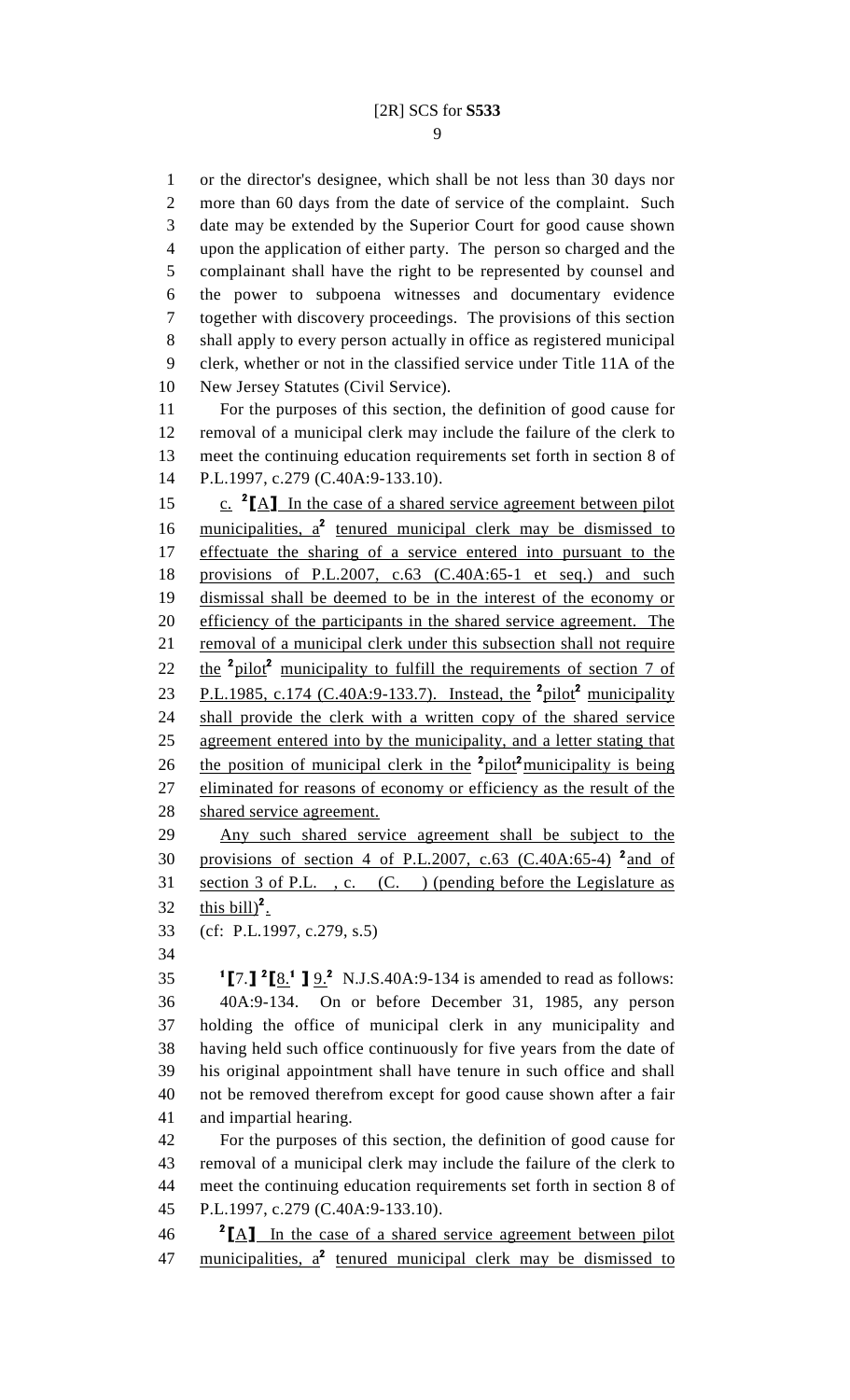1 effectuate the sharing of a service entered into pursuant to the 2 provisions of P.L.2007, c.63 (C.40A:65-1 et seq.) and such 3 dismissal shall be deemed to be in the interest of the economy or 4 efficiency of the participants in the shared service agreement. The 5 removal of a municipal clerk under this subsection shall not require 6 the  $\frac{2 \text{ pilot}}{n}$  municipality to fulfill the requirements of section 7 of 7 P.L.1985, c.174 (C.40A:9-133.7). Instead, the  $\frac{2 \text{ pilot}}{2}$  municipality 8 shall provide the clerk with a written copy of the shared service 9 agreement entered into by the <sup>2</sup>pilot<sup>2</sup> municipality, and a letter 10 stating that the position of municipal clerk in the municipality is 11 being eliminated for reasons of economy or efficiency as the result 12 of the shared service agreement. 13 Any such shared service agreement shall be subject to the 14 provisions of section 4 of P.L.2007, c.63 (C.40A:65-4)<sup>2</sup> and section 15 3 of P.L., c. (C.) (pending before the Legislature as this bill)<sup>2</sup>. 16 (cf: P.L.1997, c.279, s.6) 17 18  ${}^{12}$ [9.]  ${}^{2}$ [9.<sup>1</sup>]  $10.^{2}$  Section 2 of P.L.1977, c.39 (C.40A:9-140.8) 19 is amended to read as follows: 20 2. a. Notwithstanding the provisions of any other law to the 21 contrary, any person who has served as the chief financial officer of 22 a municipality for four consecutive years and who is reappointed as 23 that municipality's chief financial officer shall be granted tenure of 24 office upon filing with the clerk of the municipality and with the 25 Division of Local Government Services in the Department of 26 Community Affairs a notification evidencing his compliance with 27 this section. 28 b. Thereafter, the person shall continue to hold office during 29 good behavior and efficiency, and shall not be removed therefrom 30 except for just cause and then only after a public hearing upon a 31 written complaint setting forth the charge or charges against him 32 pursuant to section 3 of P.L.1977, c.39 (C.40A:9-140.9) or upon 33 expiration or revocation of certification by the director pursuant to 34 section 7 of P.L.1988, c.110 (C.40A:9-140.12). 35  $\frac{c}{c}$   ${}^{2}$ [A] In the case of a shared service agreement between pilot 36 municipalities,  $a^2$  tenured chief financial officer may be dismissed 37 to effectuate the sharing of a service entered into pursuant to the 38 provisions of P.L.2007, c.63 (C.40A:65-1 et seq.) and such 39 dismissal shall be deemed to be in the interest of the economy or 40 efficiency of the participants in the shared service agreement. The 41 removal of a chief financial officer under this section shall not 42 require the <sup>2</sup>pilot<sup>2</sup> municipality to fulfill the requirements of 43 subsection b. of this section. Instead, the  $\frac{2 \text{ pilot}}{2}$  municipality shall 44 provide the chief financial officer with a written copy of the shared 45 service agreement entered into by the <sup>2</sup>pilot<sup>2</sup> municipality, and a 46 letter stating that the position of chief financial officer in the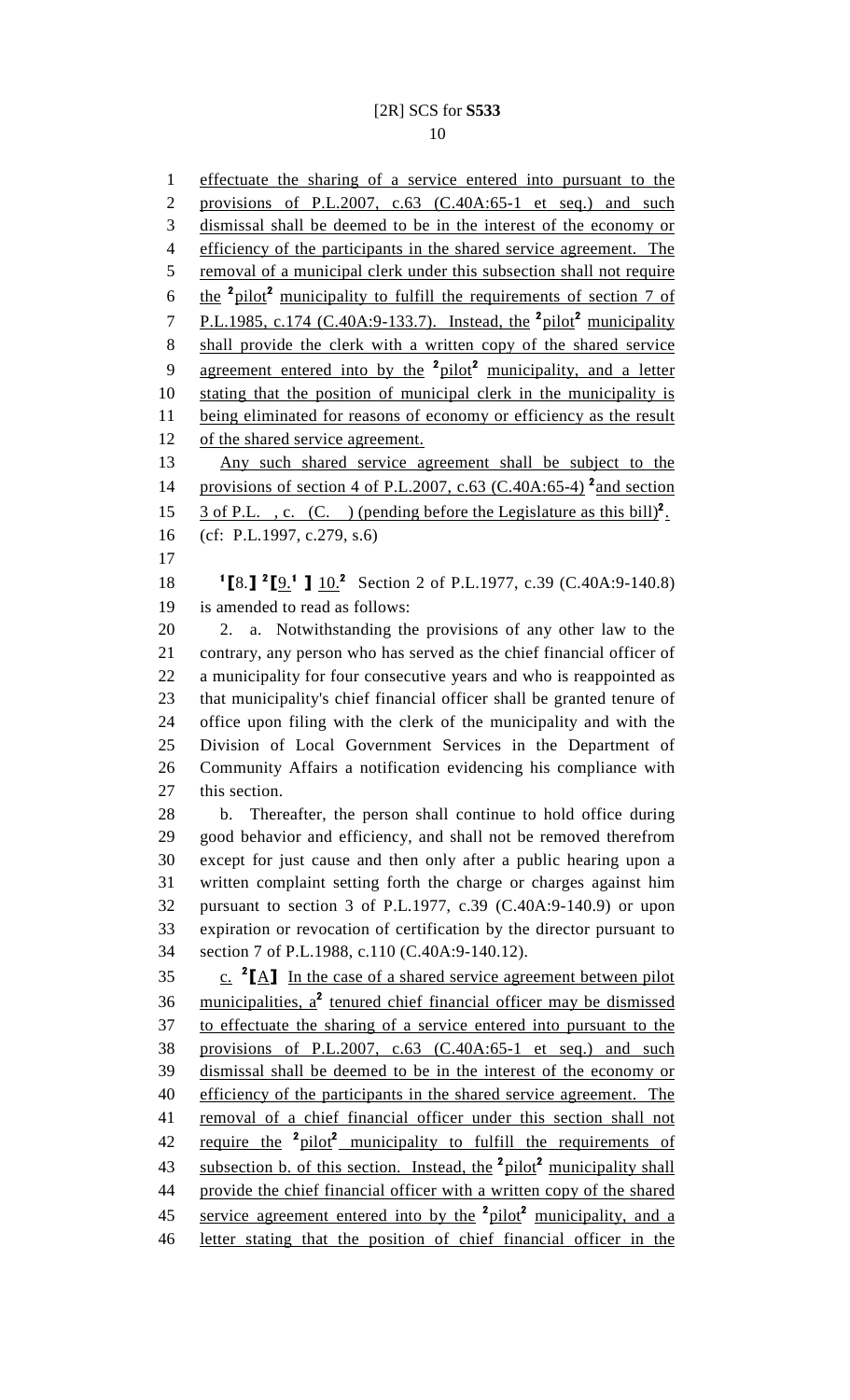1 municipality is being eliminated for reasons of economy or 2 efficiency as the result of the shared service agreement. 3 Any such shared service agreement shall be subject to the 4 provisions of section 4 of P.L.2007, c.63 (C.40A:65-4)<sup>2</sup> and section 5 3 of P.L., c. (C.) (pending before the Legislature as this bill)<sup>2</sup>. 6 (cf: P.L.1991, c.175, s.6) 7 8 <sup>1</sup>[9.] <sup>2</sup>[10.<sup>1</sup>]  $11.^2$  Section 5 of P.L.1988, c.110 (C. 40A:9-9 140.10) is amended to read as follows: 10 5. Notwithstanding the provisions of any law to the contrary, in 11 every municipality there shall be a chief financial officer appointed 12 by the governing body of the municipality. The requirement that 13 every municipality shall have a chief financial officer may be 14 fulfilled by the sharing of a chief financial officer with another 15 municipality or municipalities under a shared service agreement 16 entered into pursuant to the provisions of P.L.2007, c.63 17 (C.40A:65-1 et seq.). Any such shared service agreement shall be 18 subject to the provisions of section 4 of P.L.2007, c.63 (C.40A:65-19  $\frac{4}{2}$  and, with respect to pilot municipalities, section 3 of P.L., 20  $\text{c.}$  (C. ) (pending before the Legislature as this bill)<sup>2</sup>. The term 21 of office shall be four years, which shall run from January 1 in the 22 year in which the chief financial officer is appointed. The 23 compensation for the chief financial officer shall be separately set 24 forth in a municipal salary ordinance. 25 If a governing body fails or refuses to comply with this section, 26 and has received an order from the director to do so, the members 27 of a governing body who willfully fail or refuse to comply shall 28 each be subject to a personal penalty of \$25 for each day after the 29 date fixed for final action that failure or refusal to comply 30 continues. The amount of the penalty may be recovered by the 31 director in the name of the State as a personal debt of the member 32 of the governing body, and shall be paid, upon receipt, into the 33 State Treasury. 34  ${}^{2}$ [A] In the case of a pilot municipality, a<sup>2</sup> tenured chief 35 financial officer may be dismissed to effectuate the sharing of a 36 service entered into pursuant to the provisions of P.L.2007, c.63 37 (C.40A:65-1 et seq.) and such dismissal shall be deemed to be in 38 the interest of the economy or efficiency of the participants in the 39 shared service agreement. The removal of a chief financial officer 40 under this section shall not require the  $2$ pilot<sup>2</sup> municipality to fulfill 41 the requirements of section 2 of P.L.1977, c.39 (C.40A:9-140.8). 42 Instead, the <sup>2</sup>pilot<sup>2</sup> municipality shall provide the chief financial 43 officer with a written copy of the shared service agreement entered 44 into by the  $\frac{2 \text{ pilot}}{2}$  municipality, and a letter stating that the position 45 of chief financial officer in the  $2$ pilot<sup>2</sup> municipality is being 46 eliminated for reasons of economy or efficiency as the result of the

11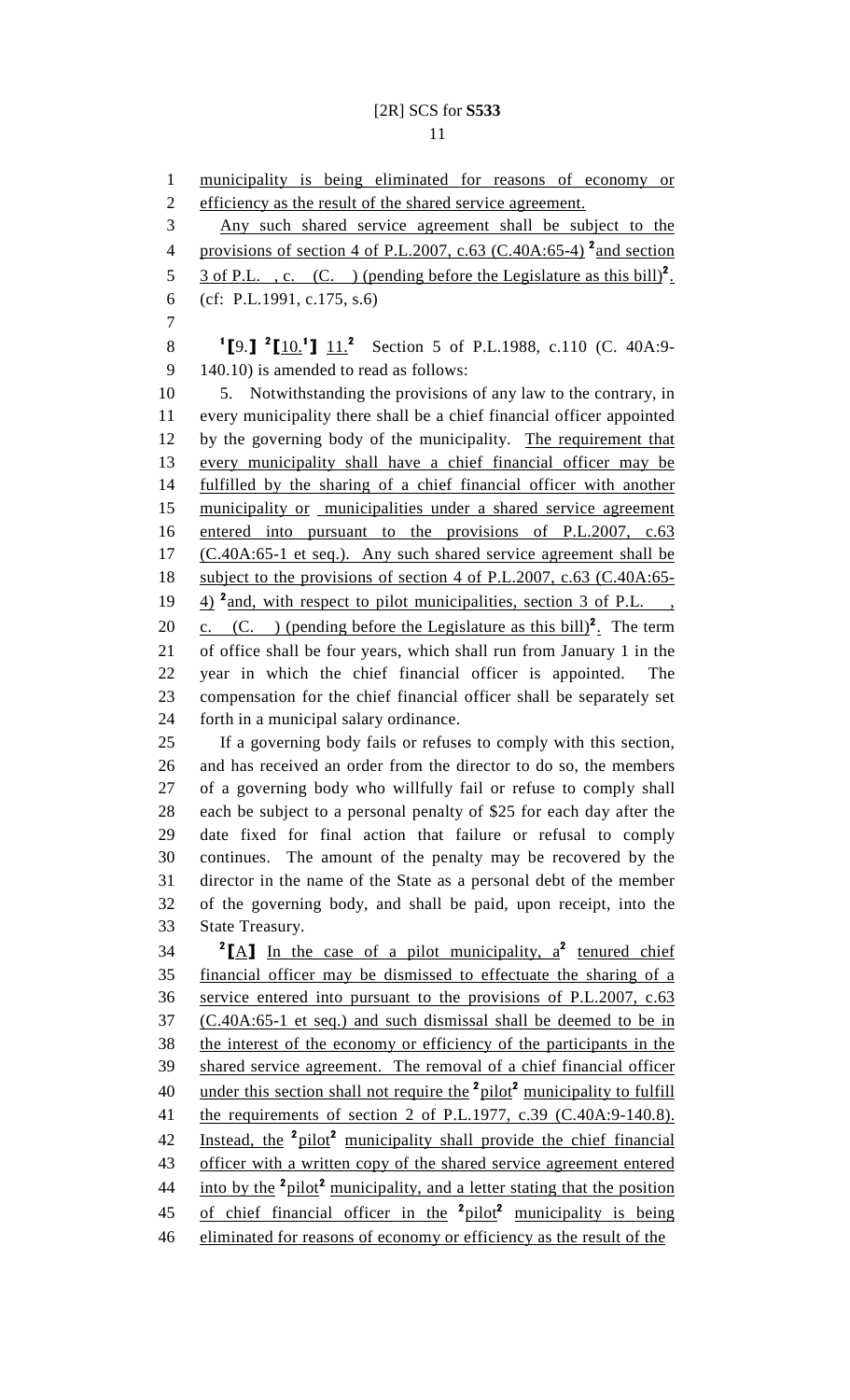1 shared service agreement.

2 (cf: P.L.1991, c.175, s.8)

3

4 **I[10.]** <sup>2</sup>[11.<sup>1</sup>]  $12.^2$  N.J.S.40A:9-141 is amended to read as 5 follows:

6 40A:9-141. Notwithstanding any other law the governing body 7 or chief executive, as shall be appropriate to the form of 8 government of the municipality, by ordinance, shall provide for the 9 appointment of a municipal tax collector and the compensation of 10 the tax collector shall be fixed in the manner otherwise provided by 11 law. The requirement that every municipality shall have a 12 municipal tax collector may be fulfilled by the sharing of a 13 municipal tax collector with another municipality or municipalities 14 under a shared service agreement entered into pursuant to the 15 provisions of P.L.2007, c.63 (C.40A:65-1 et seq.). Any such shared 16 service agreement shall be subject to the provisions of section 4 of 17 P.L.2007, c.63  $(C.40A:65-4)$  <sup>2</sup> and, with respect to pilot 18 municipalities, of section 3 of P.L., c. (C. (pending before the 19 Legislature as this  $\text{bill}^2$ . The governing body may, by resolution, 20 set appropriate hours of operation of the tax collector's office and 21 the work hours of the tax collector, commensurate with the 22 compensation paid to the tax collector, and all personnel assigned to 23 the tax collector's office. The office of municipal tax collector and 24 municipal treasurer, or municipal clerk may be held by the same 25 person.

26 (cf: P.L.2000, c.126, s.22)

27

28 <sup>1</sup>[11.] <sup>2</sup>[12.<sup>1</sup>] 13.<sup>2</sup> Section 8 of P.L.1979, c.384 (C.40A:9-29 145.8) is amended to read as follows:

30 8. Notwithstanding the provisions of any other law to the 31 contrary, any person who:

32 a. Shall be reappointed tax collector subsequent to having 33 received a tax collector certificate pursuant to section 3 or 4 of 34 P.L.1979, c.384, or holds a tax collector certificate issued pursuant 35 to N.J.S.40A:9-141, section 2 of P.L.1979, c.384 (C.40A:9-145.2), 36 and section 6 of P.L.1993, c.25 (C.40A:9-145.3a), and having 37 served as tax collector or performed the duties of tax collector for 38 not less than four consecutive years immediately prior to such 39 reappointment; or,

40 b. shall have acquired tenure; shall hold his office during good 41 behavior, efficiency, and compliance with requirements for 42 continuing education pursuant to sections 6 and 7 of P.L.1993, c.25 43 (C.40A:9-145.3a and C.40A:9-145.3b), notwithstanding that such 44 reappointment was for a fixed term of years; and he shall not be 45 removed therefrom for political reasons but only for good cause 46 shown and after a proper hearing before the director or his designee.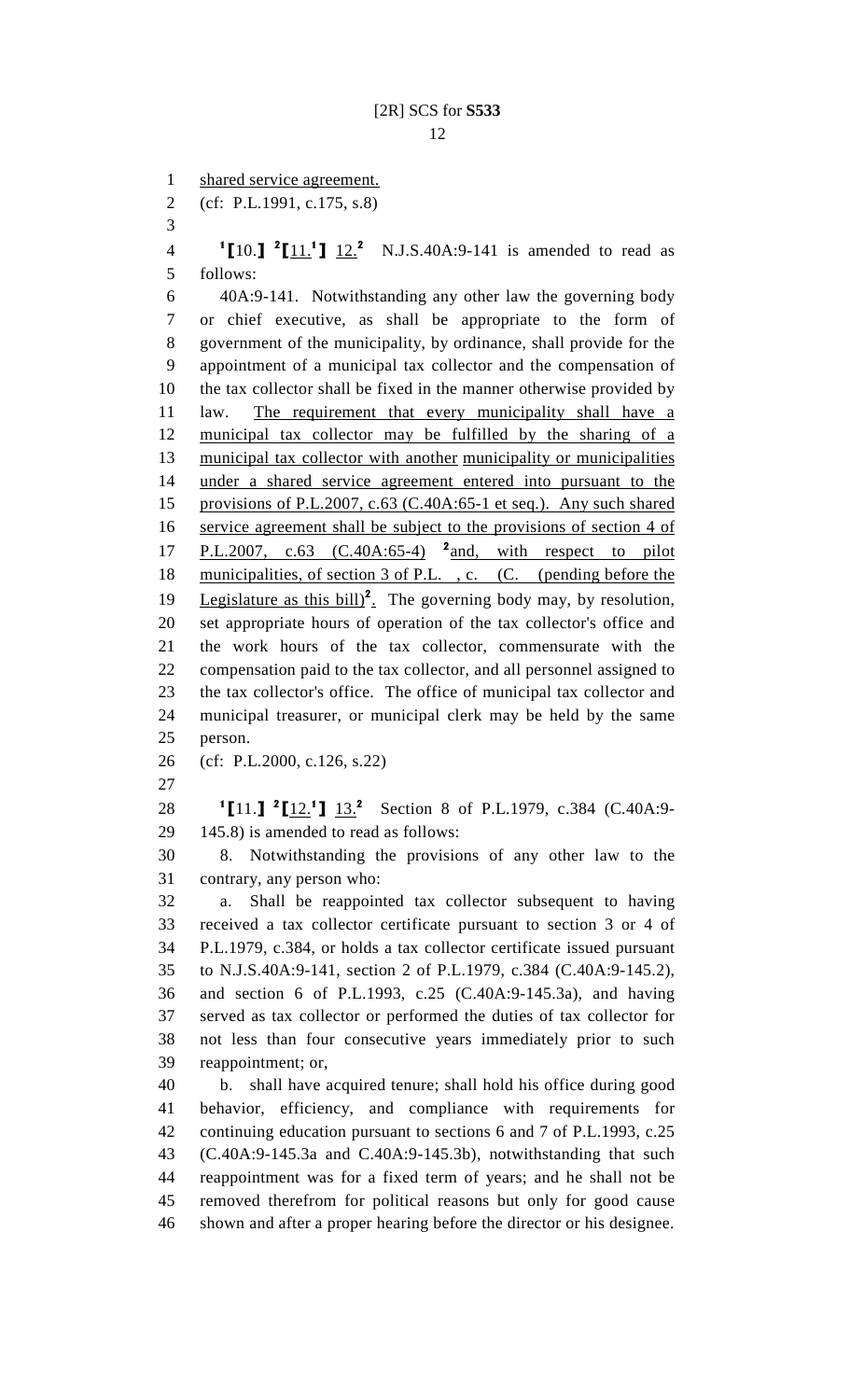1 c. The removal of a municipal tax collector shall be only upon 2 a written complaint setting forth with specificity the charge or 3 charges against him. The complaint shall be filed with the 4 municipal clerk and the director and a certified copy thereof shall 5 be served upon the person so charged, with notice of a designated 6 hearing date before the director or his designee, which shall be not 7 less than 30 days nor more than 60 days from the date of service of 8 the complaint. Such date may be extended by the Superior Court 9 for good cause shown upon the application of either party. The 10 person so charged and the complainant shall have the right to be 11 represented by counsel and the power to subpena witnesses and 12 documentary evidence together with discovery proceedings. The 13 provisions of this section shall apply to every person actually in 14 office as tax collector or performing the duties of tax collector 15 whether or not in the classified service under Title 11A, Civil 16 Service, of the New Jersey Statutes.

17 d. For the purposes of this section, the definition of good cause 18 for removal of a tax collector may include the failure of a tax 19 collector to meet the continuing education requirement set forth in 20 sections 6 and 7 of P.L.1993, c.25 (C.40A:9-145.3a and C.40A:9- 21 145.3b).

22 e. <sup>2</sup>[A] In the case of a pilot municipality,  $a^2$  tenured tax 23 collector may be dismissed to effectuate the sharing of a service 24 entered into pursuant to the provisions of P.L.2007, c.63 25 (C.40A:65-1 et seq.) and such dismissal shall be deemed to be in 26 the interest of the economy or efficiency of the participants in the 27 shared service agreement. The removal of a tax collector under this 28 subsection shall not require the  $2$ pilot<sup>2</sup> municipality to fulfill the 29 requirements of section 8 of P.L.1979, c.384 (C.40A:9-145.8). 30 Instead, the  $2$ pilot<sup>2</sup> municipality shall provide the tax collector with 31 a written copy of the shared service agreement entered into by the 32 <sup>2</sup> 2 <sup>2</sup> pilot<sup>2</sup> municipality, and a letter stating that the position of tax 33 collector in the <sup>2</sup>pilot<sup>2</sup> municipality is being eliminated for reasons 34 of economy or efficiency as the result of the shared service 35 agreement. 36 Any such shared service agreement shall be subject to the 37 provisions of section 4 of P.L.2007, c.63 (C.40A:65-4)<sup>2</sup> and of 38 section 3 of P.l. , c. (C. )(pending before the Legislature as this 39  $\text{bill}$ <sup>2</sup>.

40 (cf: P.L.1993, c.25, s.5)

41

42  $\text{I}[12.]\;\text{I}[13.1]\;\text{I}[4.2\;\text{N.J.S.40A:9-146 is amended to read as }$ 43 follows:

44 40A:9-146. The governing body or chief executive, as shall be 45 appropriate to the form of government of the municipality shall 46 provide for the appointment of a tax assessor and such deputy tax 47 assessors as it may determine necessary. The requirement that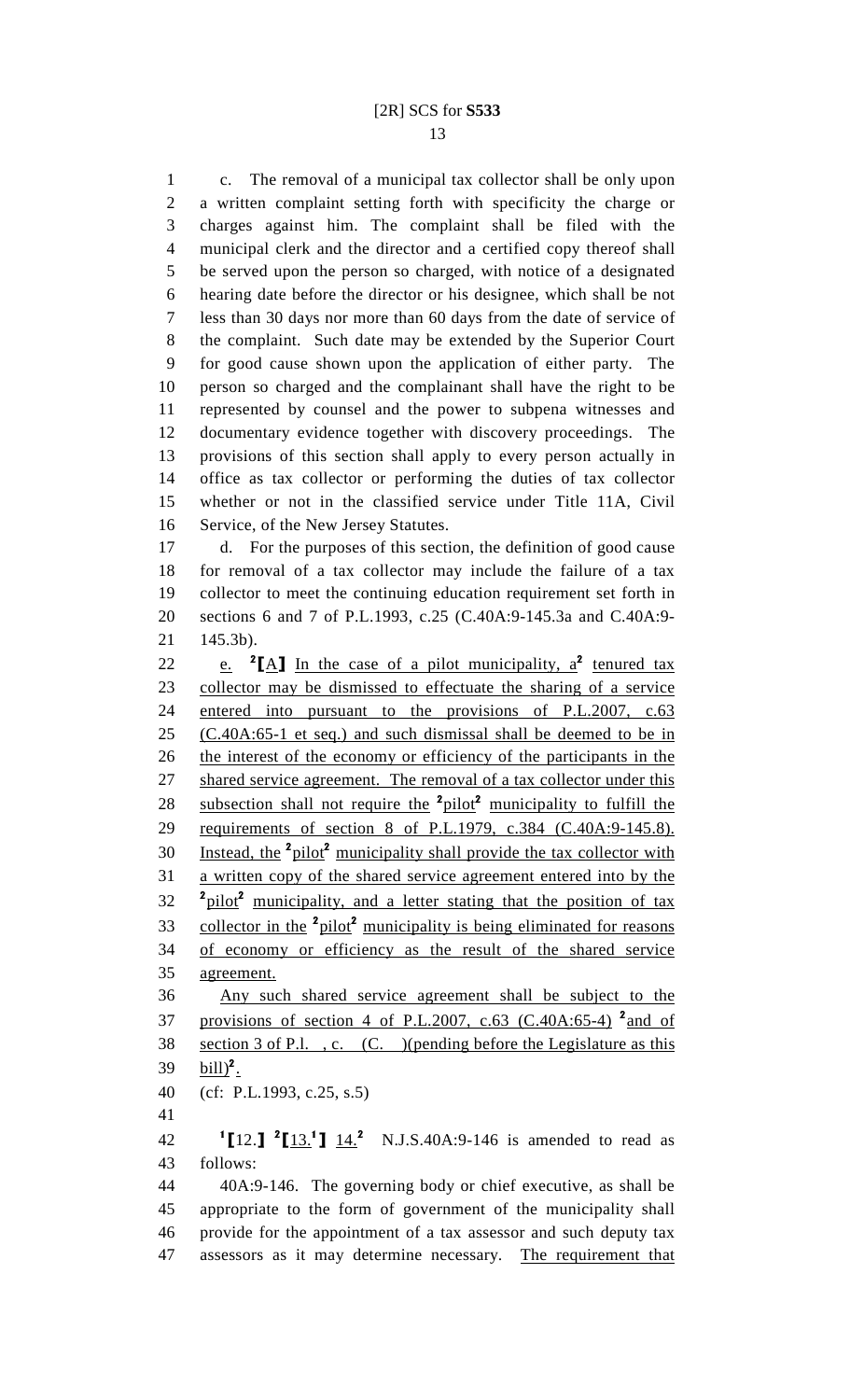1 every municipality shall have a tax assessor and any such deputy 2 tax assessors as it deems necessary may be fulfilled by the sharing 3 of a tax assessor and any necessary deputy tax assessors with 4 another municipality or municipalities under a shared service 5 agreement entered into pursuant to the provisions of P.L.2007, c.63 6 (C.40A:65-1 et seq.). Any such shared service agreement shall be 7 subject to the provisions of section 4 of P.L.2007, c.63 (C.40A:65- $\frac{4}{2}$  and, with respect to pilot municipalities, of section 3 of P.L., 9 c. (C. ) (pending before the Legislature as this bill)<sup>2</sup>. The 10 appointing authority may, by resolution or order as appropriate, set 11 the total number of weekly hours of operation of the tax assessor's 12 office and the total number of weekly work hours of the tax 13 assessor, commensurate with the compensation paid to the tax 14 assessor. The appointing authority shall not set the specific work 15 hours of the tax assessor. The governing body, by ordinance, shall 16 determine the amount of compensation of such assessors. 17 (cf: P.L.2000, c.126, s.23) 18 19  ${}^{1}\text{[}13.\text{]}$   ${}^{2}\text{[}14.^{1}\text{]}$   $15.^{2}$  Section 7 of P.L.1967, c.44 (C.54:1-35.31) 20 is amended to read as follows: 21 7. a. Notwithstanding the provisions of any other law to the 22 contrary, every person 23 (1) who, upon reappointment or re-election subsequent to 24 having received a tax assessor certificate and having served as tax 25 assessor or performed the duties of assessor for not less than four 26 consecutive years immediately prior to such reappointment or re-27 election, or 28 (2) who, on or before June 30, 1969, shall have received a tax 29 assessor certificate while actually in office as assessor or 30 performing the duties of an assessor, and who, on or before June 30, 31 1969, shall have served as assessor or performed the duties of 32 assessor for not less than four consecutive years, 33 shall hold his position during good behavior and efficiency and 34 compliance with requirements for continuing education pursuant to 35 section 1 of P.L.1999, c.278 (C.54:1-35.25b), notwithstanding that 36 such reappointment or re-election was for a fixed term of years, and 37 he shall not be removed therefrom for political reasons but only for 38 good cause shown and after a proper hearing before the director or 39 his designee after due notice. A person who was formerly an 40 assessor, a secretary of a board of assessors or a member of a board 41 of assessors who shall have become by virtue of this amendatory 42 and supplementary act, P.L.1981, c.393, a deputy tax assessor or an 43 assessor, and who has not met the requirements of (1) or (2) above 44 shall not be removed during his term in office for political reasons, 45 but only for good cause shown and after a proper hearing before the 46 director or his designee after due notice. In municipalities 47 operating under forms of government where the assessor served at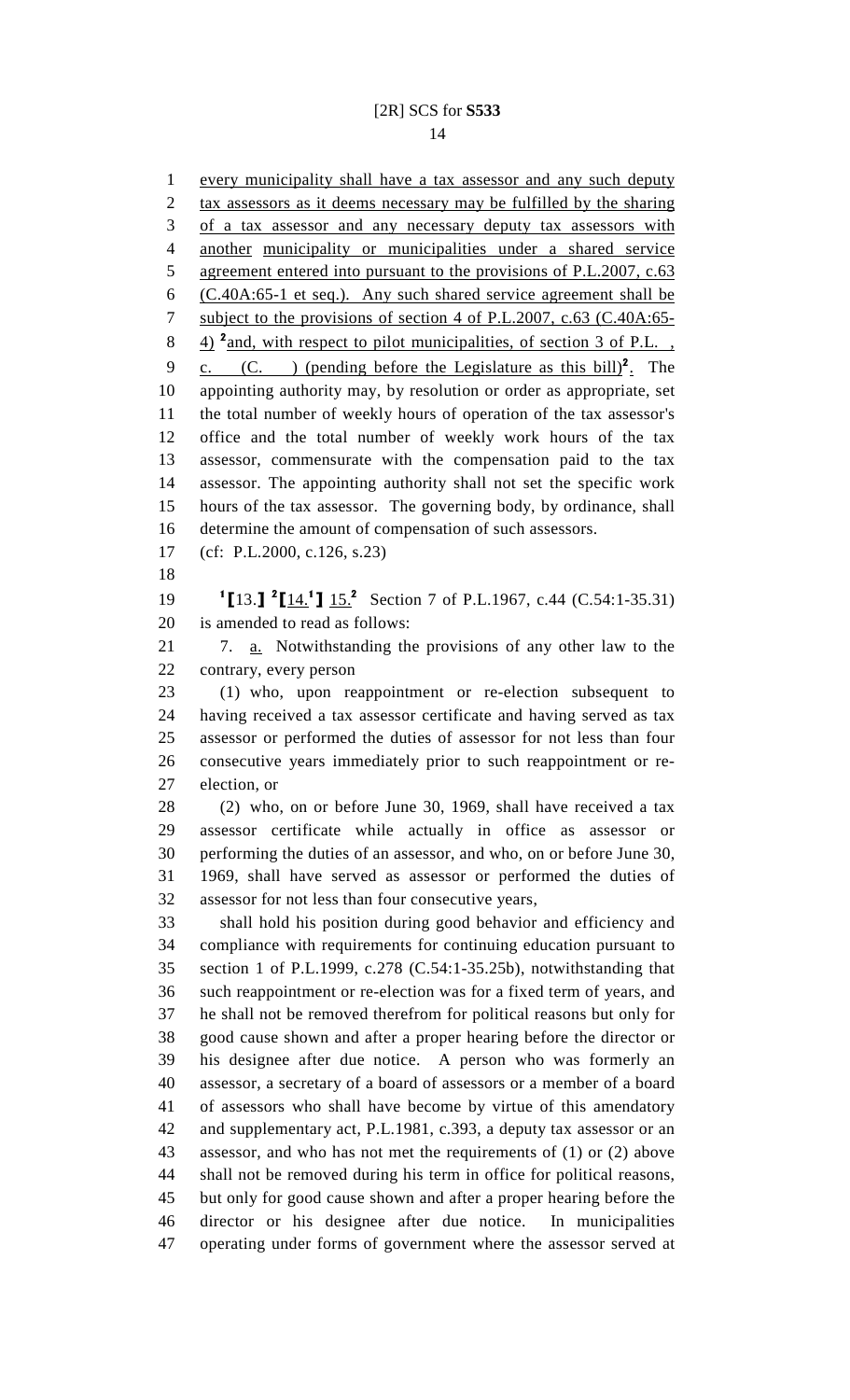1 the pleasure of the appointing authority for an unlimited term of 2 office, receipt of a tax assessor certificate and continuance in 3 service as assessor after completion of 4 consecutive years of 4 service shall be deemed the equivalent of reappointment. The 5 provisions of this section shall apply to every person actually in 6 office as assessor or performing the duties of an assessor whether in 7 the classified service under Title 11A, Civil Service, or in a 8 municipality which has not adopted Title 11A, Civil Service. For 9 the purpose of this section, "good cause" shall include the failure of 10 a tax assessor to meet the continuing education requirement 11 required by section 1 of P.L.1999, c.278 (C.54:1-35.25b), and such 12 failure shall render a tax assessor ineligible for service as a tax 13 assessor.

14 b.  ${}^{2}$ [A] In the case of a pilot municipality,  $a^{2}$  tenured tax 15 assessor may be dismissed to effectuate the sharing of a service 16 entered into pursuant to the provisions of P.L.2007, c.63 17 (C.40A:65-1 et seq.) and such dismissal shall be deemed to be in 18 the interest of the economy or efficiency of the participants in the 19 shared service agreement. The removal of a tax assessor under this 20 subsection shall not require the  $2pilot^2$  municipality to fulfill the 21 requirements of subsection a. of this section. Instead, the  $2pilot^2$ 22 municipality shall provide the tax assessor with a written copy of 23 the shared service agreement entered into by the  $2pilot^2$ 24 municipality, and a letter stating that the position of tax assessor in 25 the  $\frac{2 \text{ pilot}}{2}$  municipality is being eliminated for reasons of economy 26 or efficiency as the result of the shared service agreement.

- 27 (cf: P.L.1999, c.278, s.2)
- 28

29  $1$  [14.]  $2$  [15. N.J.S.40A:9-140 is amended to read as follows:

30 40A:9-140. In every municipality the governing body, by 31 ordinance, shall provide for the appointment of a municipal 32 engineer and fix his compensation in an annual salary or fixed fee 33 basis or at an hourly rate and based upon actual time and expenses 34 agreed on prior to the rendering of the services. The requirement 35 that every municipality shall have a municipal engineer may be 36 fulfilled by the sharing of a municipal engineer with another 37 municipality or municipalities under a shared service agreement 38 entered into pursuant to the provisions of P.L.2007, c.63 39 (C.40A:65-1 et seq.). Any such shared service agreement shall be 40 subject to the provisions of section 4 of P.L.2007, c.63 (C.40A:65- 41 4). No municipal engineer shall be compensated by receiving a 42 percentage of the contract for which he renders services. Unless 43 otherwise provided by law his term of office shall be 3 years. 44 (cf: P.L.1975, c.285, s.1)<sup>2</sup>

45

 $16 \quad 1$  [15.]  $16.1 \quad N.J.S.40A:9-152$  is amended to read as follows: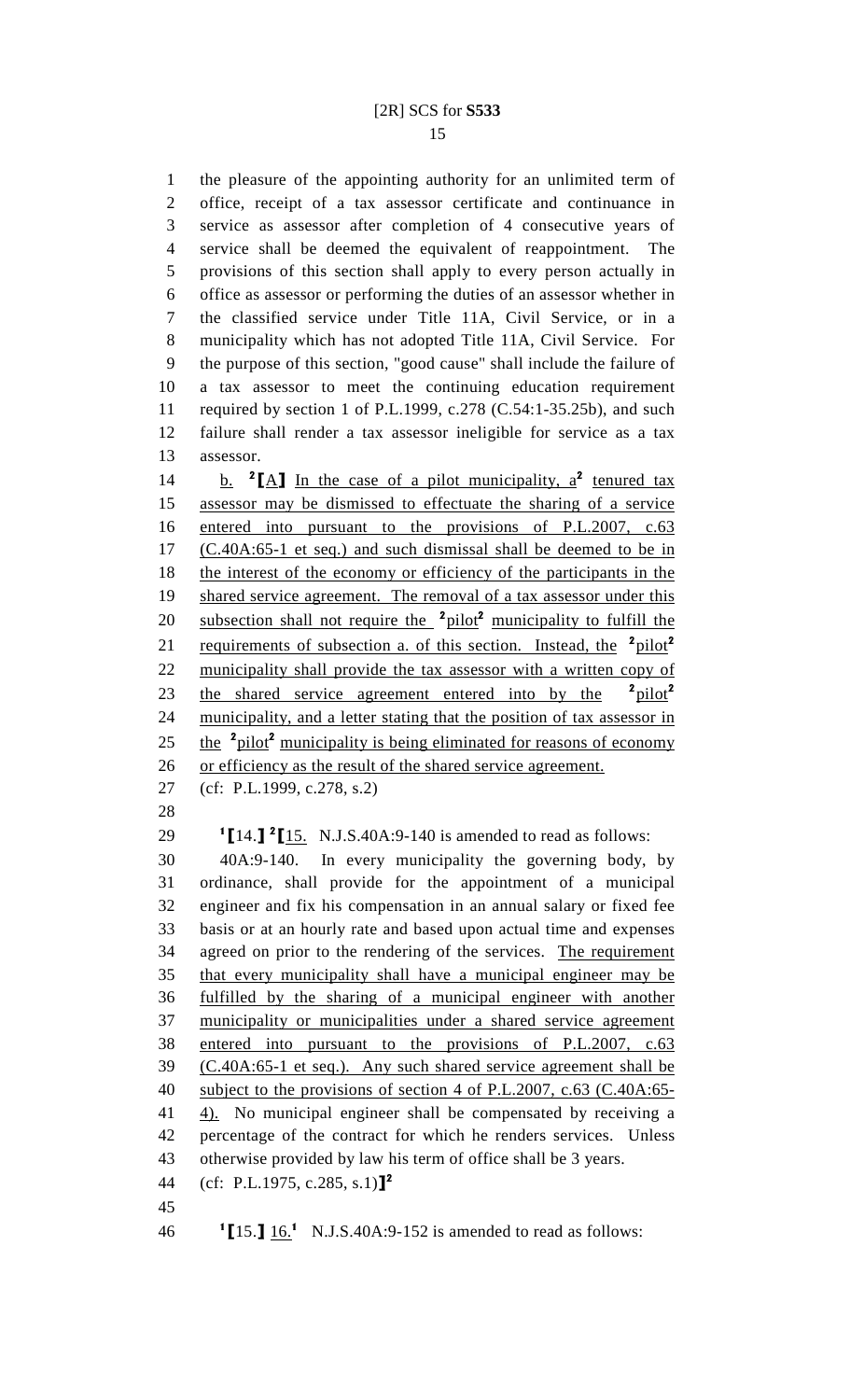1 40A:9-152. a. Whenever a person has or shall have held the 2 office of municipal treasurer for 10 consecutive years, the 3 governing body of the municipality may grant tenure in office to 4 such person. In the event the governing body fails to grant tenure in 5 office to a municipal treasurer who has held that office for 10 6 consecutive years, a petition may be filed for a referendum vote on 7 the question of whether the municipal treasurer shall continue to 8 hold office during good behavior and efficiency, and shall not be 9 removed therefrom except for just cause and then only after public 10 hearing upon a written complaint setting forth the charge or charges 11 against him. The petition shall be signed by at least 10% of the 12 registered voters of the municipality and filed with the municipal 13 clerk. Upon the filing of the petition the question shall be 14 submitted to the voters at the next general election which shall 15 occur not less than 60 days thereafter. The municipal clerk shall 16 cause the question to be placed upon the official ballot to be used at 17 the general election in the manner provided by law in substantially 18 the following form: "Shall the municipal treasurer continue to hold 19 office during good behavior and efficiency and not be removed 20 therefrom except for just cause and then only after public hearing 21 upon a written complaint setting forth the charge or charges against 22 him?"

23 Immediately to the left of the question there shall be printed the 24 words "Yes" and "No" , each with a square, in either of which the 25 voter may make a cross  $(x)$ , or a plus sign  $(+)$  or check mark  $(X)$ 26 according to his choice. There shall also be printed the following: 27 "Place a cross  $(x)$ , or a plus sign  $(+)$  or check mark  $(X)$  in one of 28 the above squares indicating your choice." Where voting machines 29 are used, voting thereon shall be equivalent to the foregoing.

30 The election shall be held in accordance with the general law 31 relating to public questions to be voted on in a single municipality 32 at elections as provided for by Title 19 (Elections) of the Revised 33 Statutes.

34 b.  ${}^{2}$ [A] In the case of a pilot municipality,  $a^{2}$  tenured municipal 35 treasurer may be dismissed to effectuate the sharing of a service 36 entered into pursuant to the provisions of P.L.2007, c.63 37 (C.40A:65-1 et seq.) and such dismissal shall be deemed to be in 38 the interest of the economy or efficiency of the participants in the 39 shared service agreement. The removal of a municipal treasurer 40 under this subsection shall not require the <sup>2</sup>pilot<sup>2</sup> municipality to 41 fulfill the requirements of N.J.S.40A:9-152.1. Instead, the  $\frac{2 \text{ pilot}}{2}$ 42 municipality shall provide the municipal treasurer with a written 43 copy of the shared service agreement entered into by the <sup>2</sup>pilot<sup>2</sup> 44 municipality, and a letter stating that the position of municipal 45 treasurer in the <sup>2</sup>pilot<sup>2</sup> municipality is being eliminated for reasons 46 of economy or efficiency as the result of the shared service 47 agreement. Any such shared service agreement shall be subject to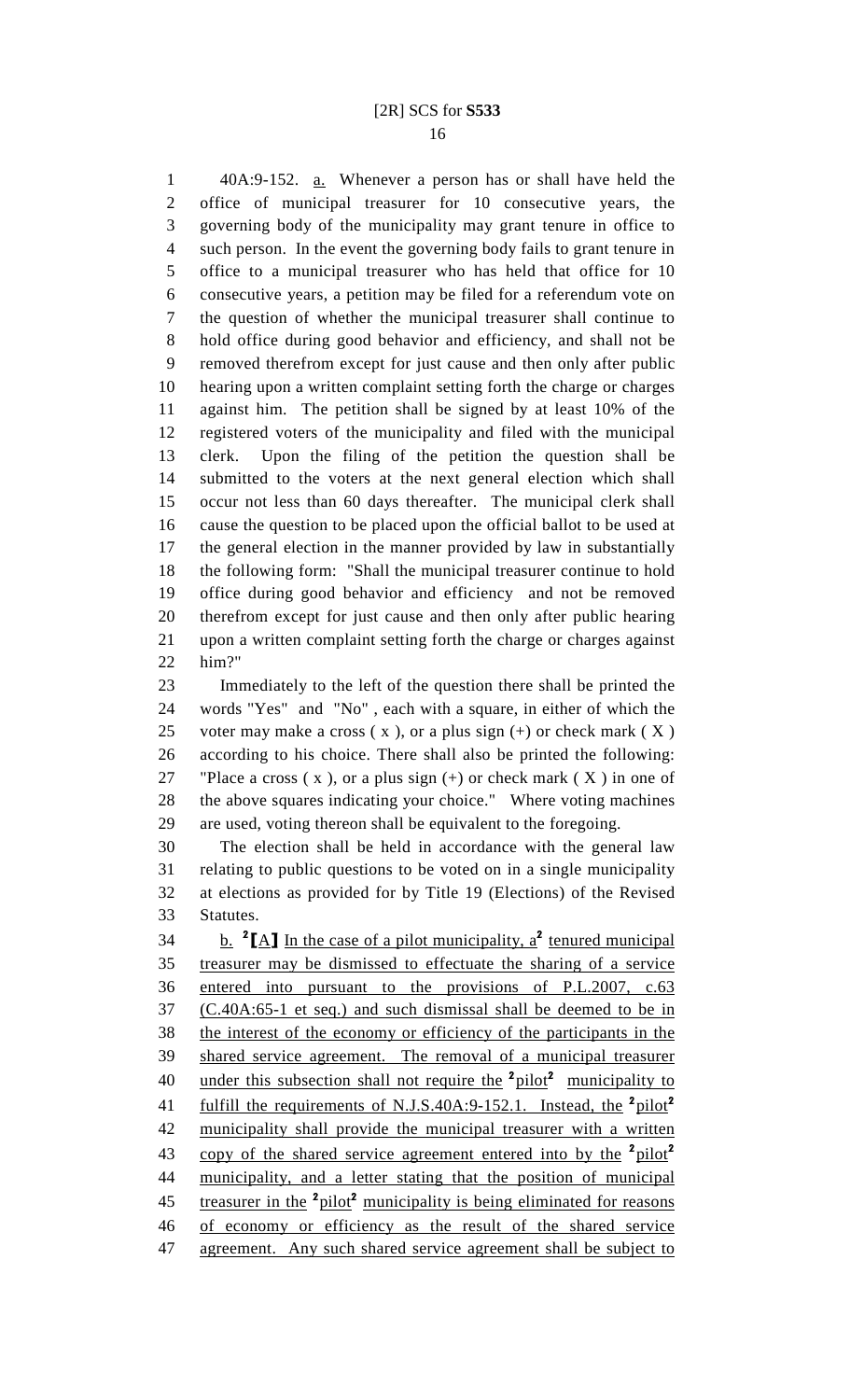1 the provisions of section 4 of P.L.2007, c.63 (C.40A:65-4)  $^2$  and 2 section 3 of P.L. , c. (C. ) (pending before the Legislature 3 as this bill)<sup>2</sup>. 4 (cf: N.J.S.40A:9-152) 5 6 <sup>1</sup>[16.]  $\frac{17.1}{2}$  Section 7 of P.L.1991,c.258 (C.40A:9-154.6g) is 7 amended to read as follows: 8 7. a. Commencing January 1, 1997, the governing body or 9 chief executive officer of each municipality, as appropriate, shall 10 appoint a principal public works manager for that municipality. 11 The requirement that every municipality shall have a principal 12 public works manager may be fulfilled by the sharing of a principal 13 public works manager with another municipality or municipalities 14 under a shared service agreement entered into pursuant to the 15 provisions of P.L.2007, c.63 (C.40A:65-1 et seq.). 16 b. No person shall be selected to perform the duties of a 17 principal public works manager unless he holds a public works 18 manager certificate issued pursuant to section 3 of P.L.1991, c.258 19 (C.40A:9-154.6c), which certificate has not been revoked or 20 suspended in accordance with the provisions of subsection b. of 21 section 6 of P.L.1991, c.258 (C.40A:9-154.6f). 22 c. When a vacancy occurs in a position in which the duties of 23 principal public works manager are performed, the governing body 24 or chief executive officer, as appropriate, may select, for a period 25 not to exceed one year and commencing on the date of the vacancy, 26 a person who does not hold a certified public works manager 27 certificate to perform on an interim basis, the duties of a principal 28 public works manager. Any person so selected may be selected as 29 principal public works manager for one additional year; provided, 30 however, that no person shall perform on an interim basis, the 31 duties of a temporary principal public works manager for more than 32 two years in any municipality, and also provided that, in a 33 municipality operating under the provisions of Title 11A, the Civil 34 Service Act, no person so selected on an interim basis shall be 35 required to perform out-of-title work. 36 d. Any municipality that conducts minimal or no public works 37 activity may apply to the director for an exemption from this 38 section. Such exemptions shall be valid for five years from the date 39 of issuance, at which time the municipality must reapply for an 40 exemption or select a person to perform the duties of a principal 41 public works manager. Upon receipt of an application for 42 exemption, the director shall have the public works advisory board 43 review the application and make a recommendation to the director 44 for approval or denial. If the director for good cause disagrees with 45 the recommendation, he shall advise the public works advisory 46 board of his decision and take any action he deems appropriate.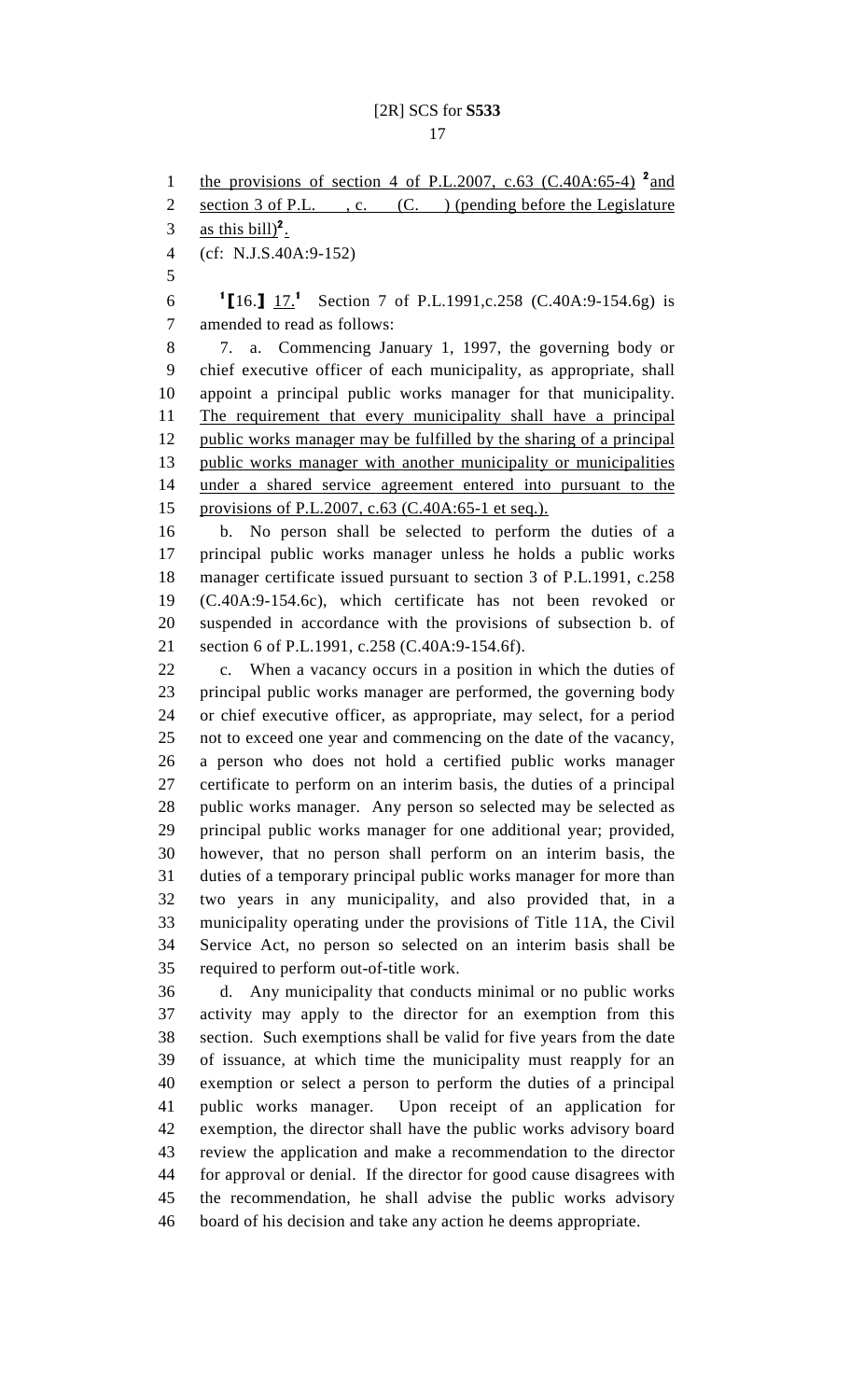1 e. If a governing body or mayor fails or refuses to comply with 2 this section, and has received an order from the director to do so, 3 the members of a governing body or mayor who willfully fail or 4 refuse to comply shall each be subject to a personal penalty of \$25 5 for each day after the date fixed for final action that failure or 6 refusal to comply continues. The amount for the penalty may be 7 recovered by the director in the name of the State as a personal debt 8 of the member of the governing body or mayor, and shall be paid, 9 upon receipt, into the State Treasury.

10 (cf: P.L.1995, c.46, s.6)

11

12 <sup>1</sup>[17.] 18<sup>1</sup> Section 2 of P.L.1981, c.383 (C.40A:9-154.6) is 13 amended to read as follows:

14 2. a. A person holding office, position or employment as full-15 time municipal superintendent of public works who has held the 16 office, position or employment continuously for 5 years or more 17 shall continue to hold the office, position or employment, 18 notwithstanding he is serving for a fixed term, during good behavior 19 and efficiency and shall not be removed therefrom for political or 20 other reasons except for good cause, upon written charges filed with 21 the municipal clerk and after a public, fair and impartial hearing; 22 except that the governing body of the municipality shall first pass 23 an ordinance authorizing the tenure of office herein provided. The 24 person may be retired when he shall have attained 70 years of age.

25 b. Municipalities may share the services of a municipal 26 superintendent of public works through a shared service agreement 27 pursuant to the provisions of P.L.2007, c.63 (C.40A:65-1 et seq.).

28 A tenured municipal superintendent of public works may be 29 dismissed <sup>2</sup>by a pilot municipality<sup>2</sup> to effectuate the sharing of a 30 service for a municipal superintendent of public works entered into 31 pursuant to the provisions of P.L.2007, c.63 (C.40A:65-1 et seq.)  $32 \frac{\text{2}}{\text{and section 3 of P.L.}}$ , c. (C. ) (pending before the 33 Legislature as this bill), $\lambda^2$  and such dismissal shall be deemed to be 34 in the interest of the economy or efficiency of the participants in the 35 shared service agreement. The removal of a municipal 36 superintendent of public works under this subsection shall not 37 require the <sup>2</sup>pilot<sup>2</sup> municipality to fulfill the requirements of 38 subsection a. of this section. Instead, the <sup>2</sup>pilot<sup>2</sup> municipality shall 39 provide the municipal superintendent of public works with a written 40 copy of the shared service agreement entered into by the  $\frac{2 \text{ pilot}}{2}$ 41 municipality, and a letter stating that the position of municipal 42 superintendent of public works in the <sup>2</sup>pilot<sup>2</sup> municipality is being 43 eliminated for reasons of economy or efficiency as the result of the 44 shared service agreement. 45 Any such shared service agreement shall be subject to the

46 provisions of section 4 of P.L.2007, c.63 (C.40A:65-4)<sup>2</sup> and, with